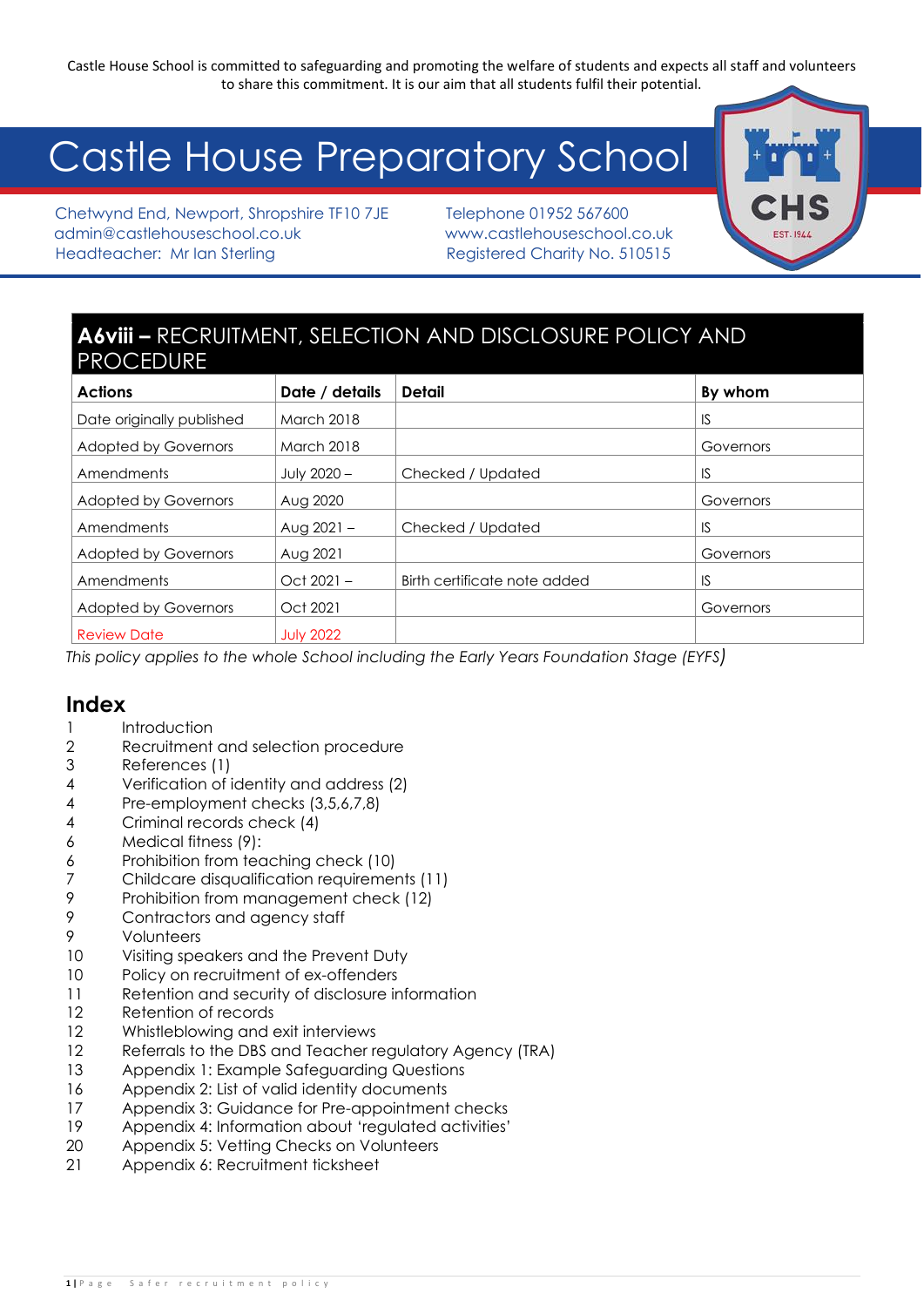### **Monitoring and review**:

This policy is subject to continuous monitoring, refinement and audit by the Headteacher and Governors. This includes undertaking a full annual review of this policy and procedures, inclusive of its implementation and the efficiency with which the related duties have been discharged. This discussion will be formally documented in writing. Any deficiencies or weaknesses recognised in arrangements or procedures will be remedied immediately and without delay.

This policy was last reviewed in October 2021 and will next be reviewed no later than July 2022 or earlier if significant changes to the systems and arrangements take place, or if legislation, regulatory requirements, or best practice guidelines so require. All staff will be informed of the updated/reviewed policy and it is made available to them in either a hard copy or electronic format.

### **Introduction:**

Castle House School committed to providing the best possible care and education to its pupils and to safeguarding and promoting the welfare of children and young people. The School is also committed to providing a supportive and flexible working environment to all its members of staff. The School recognises that, in order to achieve these aims, it is of fundamental importance to attract, recruit and retain staff of the highest calibre who share this commitment. The aims of the School's recruitment policy are as follows:

- to ensure that the best possible staff are recruited on the basis of their merits, abilities and suitability for the position;
- to ensure that all job applicants are considered equally and consistently;
- to ensure that no job applicant is treated unfairly on any grounds including race, colour, nationality, ethnic or national origin, religion or religious belief, sex or sexual orientation, marital or civil partner status, disability or age;
- to ensure compliance with all relevant legislation, recommendations and guidance including the statutory guidance published by the Department for Education (**DfE**), *Keeping children safe in education* (September 2021) (**KCSIE**), *Disqualification under the Childcare Act 2006* (**DUCA**), the Prevent Duty Guidance for England and Wales 2015 (the **Prevent Duty Guidance**) and any guidance or code of practice published by the Disclosure and Barring Service (**DBS**); Part 4 of the Education (Independent School Standards) (England) (Amendment) Regulations, with reference to the appointment of the Proprietor, all staff, external providers and volunteers inclusive of completion of the Single Central Record (otherwise referred to as the Centralised Register) and
- to ensure that the School meets its commitment to safeguarding and promoting the welfare of children and young people by carrying out all necessary pre-employment checks.
- For positions where a member of staff is appointed to a management role additional checks will apply including S128 Checks

Employees involved in the recruitment and selection of staff are responsible for familiarising themselves with and complying with the provisions of this policy.

All Aspects of the selection and recruitment procedures take into account the guidance and recommendations from 'Working Together to Safeguard Children' July 2018 which can be found at [https://assets.publishing.service.gov.uk/government/uploads/system/uploads/attachment\\_data/file/779401/Wo](https://assets.publishing.service.gov.uk/government/uploads/system/uploads/attachment_data/file/779401/Working_Together_to_Safeguard-Children.pdf) [rking\\_Together\\_to\\_Safeguard-Children.pdf](https://assets.publishing.service.gov.uk/government/uploads/system/uploads/attachment_data/file/779401/Working_Together_to_Safeguard-Children.pdf)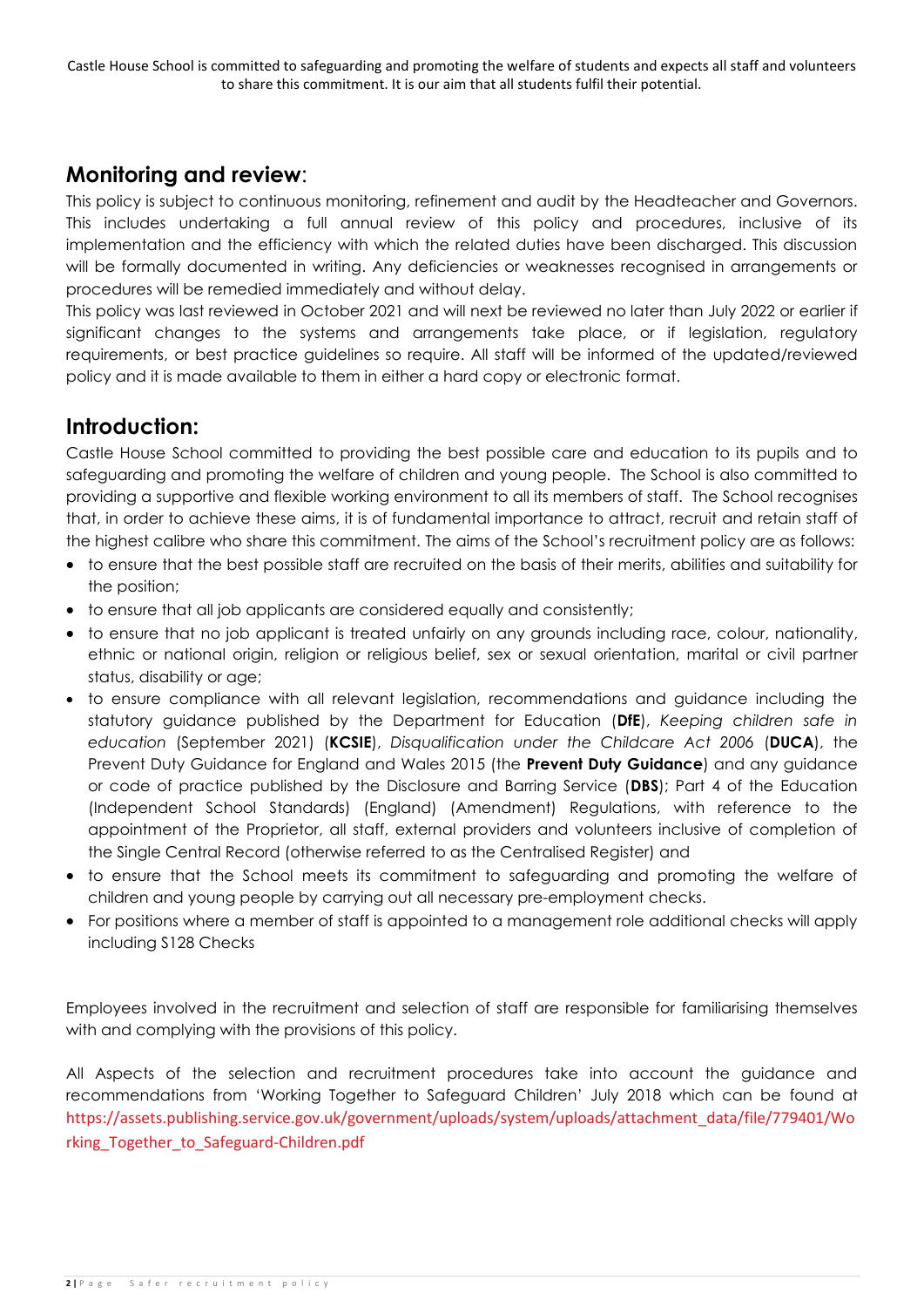### **Recruitment and selection procedure**

All applicants for employment will be required to complete an **application form** containing questions about their academic and employment history and their suitability for the role. Incomplete application forms will be returned to the applicant where the deadline for completed application forms has not passed. Should there be any gaps in academic or employment history, a satisfactory explanation must be provided. A curriculum vitae will not be accepted in place of the completed application form.

Applicants will receive a job description and person specification for the role applied for. When there is a vacancy application forms, job descriptions and person specifications are available to download from the School's website and can be printed and forwarded to applicants on request. The safeguarding child protection policy is on the School website.

The applicant may then be invited to attend a **formal interview** at which his / her relevant skills and experience will be discussed in more detail**. REFERENCES MUST BE TAKEN BEFORE A CANDIDATE ATTENDS THIS FORMAL INTERVIEW**. If it is decided to make an offer of employment following the **formal interview**, any such offer will be conditional on the following:

| $\mathbf{1}$   | the receipt of two references (one of which must be from the applicant's most recent<br>employer) which the School considers to be satisfactory;                                                                                                                                                                                                                                                                                                                                                |
|----------------|-------------------------------------------------------------------------------------------------------------------------------------------------------------------------------------------------------------------------------------------------------------------------------------------------------------------------------------------------------------------------------------------------------------------------------------------------------------------------------------------------|
| $\overline{2}$ | verification of the applicant's <b>identity</b> Though not mandatory, applicants will be asked to<br>produce a copy of an original birth certificate and agree to a copy being placed in file.                                                                                                                                                                                                                                                                                                  |
| 3              | where the position amounts to "regulated activity" confirmation that the applicant is not<br>named on the Children's Barred List*;                                                                                                                                                                                                                                                                                                                                                              |
| 4              | where the position amounts to "regulated activity" the receipt of an enhanced disclosure<br>from the DBS which the School considers to be satisfactory                                                                                                                                                                                                                                                                                                                                          |
| 5              | any further checks which the School decides are necessary because of the applicant<br>having lived or <b>worked outside of the UK</b> which may include an overseas criminal records<br>check, certificate of good conduct or professional references                                                                                                                                                                                                                                           |
| 6              | verification of the applicant's right to work in the UK                                                                                                                                                                                                                                                                                                                                                                                                                                         |
| $\overline{7}$ | Verification of the candidate's previous employment history                                                                                                                                                                                                                                                                                                                                                                                                                                     |
| 8              | verification of <b>professional qualifications</b> which the School deems a requirement for the<br>post, or which the applicant otherwise cites in support of their application                                                                                                                                                                                                                                                                                                                 |
| 9              | verification of the applicant's <b>medical fitness</b> for the role                                                                                                                                                                                                                                                                                                                                                                                                                             |
| 10             | for positions which involve "teaching work", information about whether the applicant has<br>ever been referred to, or is the subject of a sanction, restriction or prohibition issued by the<br>Teaching Regulatory Agency (TRA) which renders them unable or unsuitable to work at<br>the School; information about whether the applicant has ever been subject to a direction<br>under section 142 of the Education Act 2002 which renders them unable or unsuitable to<br>work at the School |
| 11             | confirmation that the applicant is not <b>disqualified from working</b> with early or later years<br>provision (if applicable                                                                                                                                                                                                                                                                                                                                                                   |
| 12             | for <b>management positions</b> , information about whether the applicant has ever been<br>referred to the Department for Education, or is the subject of a direction under section<br>128 of the Education and Skills Act 2008 which renders them unable or unsuitable to work<br>at the School                                                                                                                                                                                                |
| 13             | the agreement of a mutually acceptable <b>start date</b> and the signing of a contract<br>incorporating the School's standard terms and conditions of employment                                                                                                                                                                                                                                                                                                                                |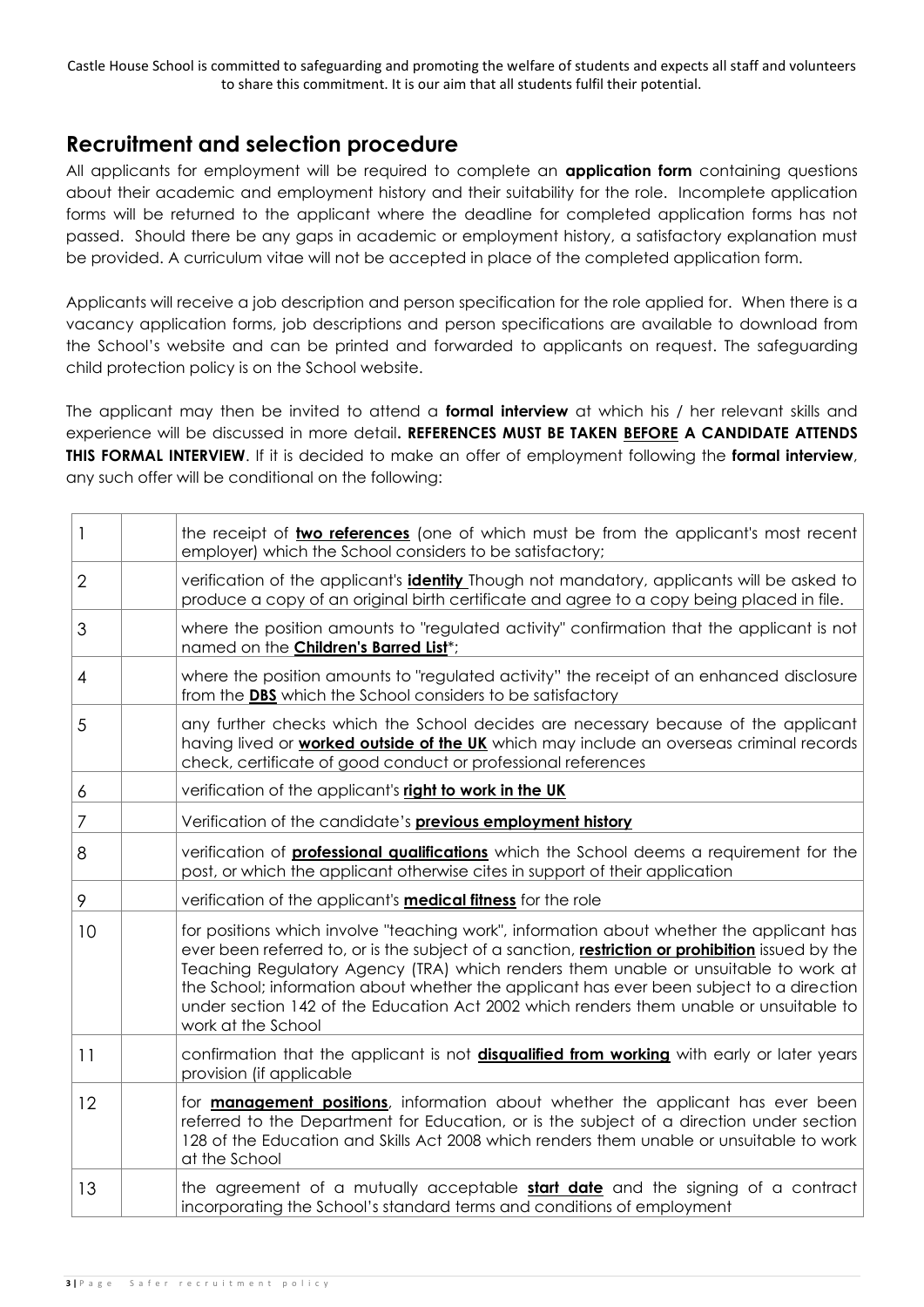The School is not permitted to check the Children's Barred List unless an individual will be engaging in "regulated activity". The School is required to carry out an enhanced DBS check for all staff, supply staff and governors who will be engaging in regulated activity. However, the School can also carry out an enhanced DBS check on a person who would be carrying out regulated activity but for the fact that they do not carry out their duties frequently enough i.e. roles which would amount to regulated activity if carried out more frequently. Whether a position amounts to "regulated activity" must therefore be considered by the School to decide which checks are appropriate. It is however likely that in nearly all cases the School will be able to carry out an enhanced DBS check and a Children's Barred List check.

### **References (1)**

References will be taken up on short listed candidates prior to interview. Please note that no questions will be asked about health or medical fitness prior to any offer of employment being made.

All offers of employment will be subject to the receipt of a minimum of two references which are considered satisfactory by the School. One of the references must be from the applicant's current or most recent employer. If the current / most recent employment does / did not involve work with children, then the second reference should be from the employer with whom the applicant most recently worked with children. Neither referee should be a relative or someone known to the applicant solely as a friend.

All referees will be asked whether they believe the applicant is suitable for the job for which they have applied and whether they have any reason to believe that the applicant is unsuitable to work with children. Referees will also be asked to confirm that the applicant has not been radicalised so that they do not support terrorism or any form of "extremism" (see the definition of "extremism" at section [0](#page-10-0) below). All referees will be sent a copy of the job description and person specification for the role for which the applicant has applied. If the referee is a current or previous employer, they will also be asked to confirm the following:

- the applicant's dates of employment, salary, job title / duties, reason for leaving, performance, sickness\* and disciplinary record;
- whether the applicant has ever been the subject of disciplinary procedures involving issues related to the safety and welfare of children (including any in which the disciplinary sanction has expired), except where the issues were deemed to have resulted from allegations which were found to be false, unsubstantiated or malicious;
- whether any allegations or concerns have been raised about the applicant that relate to the safety and welfare of children or young people or behaviour towards children or young people, except where the allegation or concerns were found to be false, unsubstantiated or malicious;
- whether the applicant could be involved in "extremism" (see the definition of "extremism" at section [0](#page-10-0) below).

(\*questions about health or sickness records will only be included in reference requests sent out after the offer of employment has been made.)

The School will only accept references obtained directly from the referee and it will not rely on references or testimonials provided by the applicant or on open references or testimonials. The School will compare all references with any information given on the application form. Any discrepancies or inconsistencies in the information will be taken up with the applicant and the relevant referee before any appointment is confirmed. The School may at its discretion make telephone contact with any referee to verify the details of the written reference provided.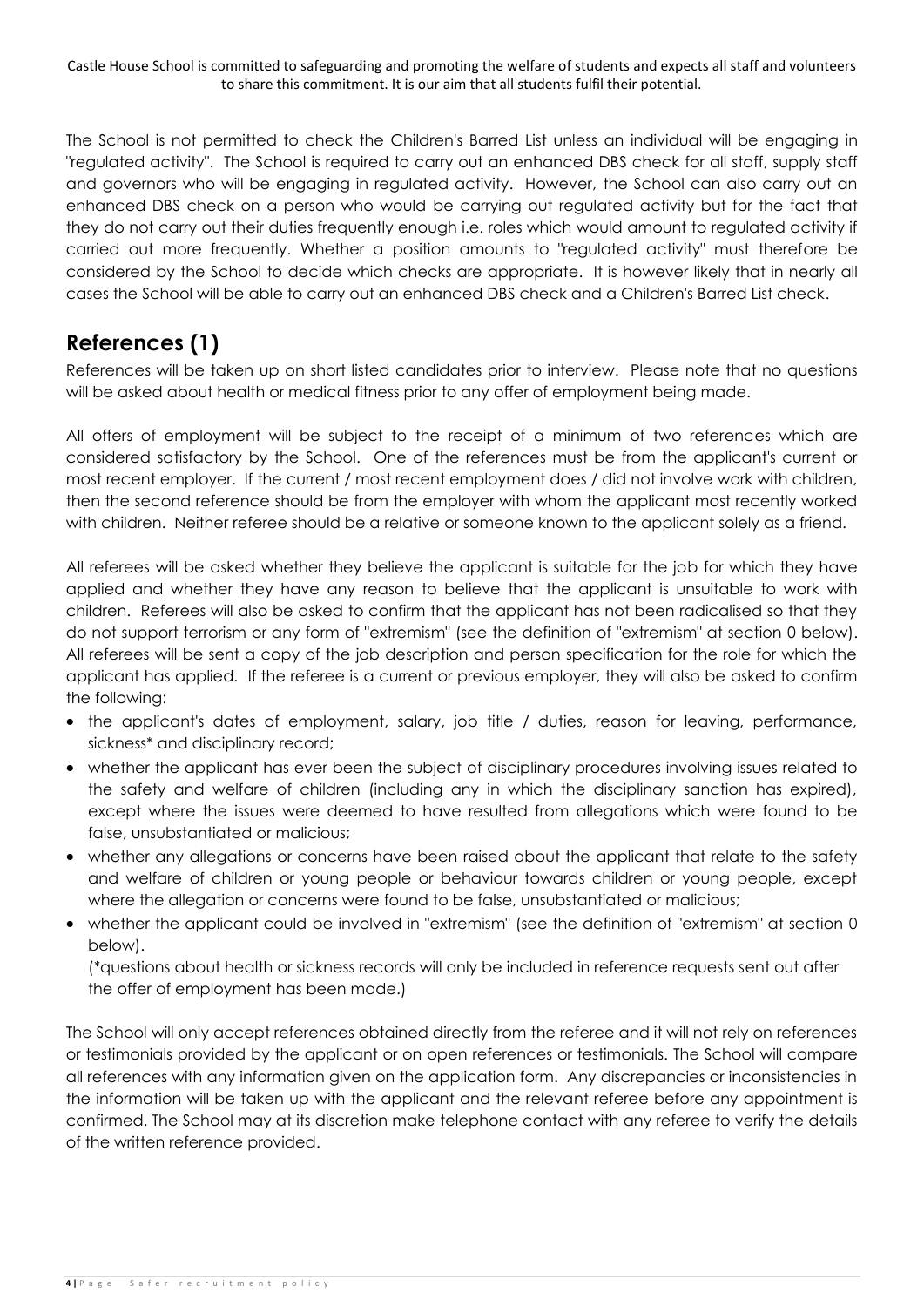### **Verification of identity and address (2)**

All applicants who are invited to an interview will be required to bring with them evidence of identity, right to work in the UK, address and qualifications as set out below and in the list of valid identity documents in appendix 2 of this policy:

- one document from Group 1;
- two further documents from either of Group 1, Group 2a or Group 2b, one of which must verify the applicant's current address and
- original documents confirming any educational and professional qualifications referred to in their application form.
- In line with the latest ISI review, candidates will be asked to bring with them an original copy of their birth certificate which will be copied and placed on file with their agreement.

Where an applicant claims to have changed their name by deed poll or any other means (e.g. marriage, adoption, statutory declaration) they will be required to provide documentary evidence of the change. The School asks for the date of birth of all applicants (and proof of this) in accordance with KCSIE. Proof of date of birth is necessary so that the School may verify the identity of, and check for any unexplained discrepancies in the employment and education history of all applicants. The School does not discriminate on the grounds of age.

### **Pre-employment checks (3,5,6,7,8)**

In accordance with the recommendations set out in KCSIE Sept 2018, DUCA and the requirements of the Education (Independent School Standards) Regulations 2014 the School carries out several preemployment checks in respect of all prospective employees. In addition to the checks set out below, the School reserves the right to obtain such formal or informal background information about an applicant as is reasonable in the circumstances to determine whether they are suitable to work at the School. This may include internet and social media searches. In fulfilling its obligations, the School does not discriminate on the grounds of race, colour, nationality, ethnic or national origin, religion or religious belief, sex or sexual orientation, marital or civil partner status, disability or age.

### <span id="page-4-0"></span>**Criminal records check (4)**

Prior to 29 May 2013 an enhanced disclosure contained details of all convictions on record (including those which are defined as "spent" under the Rehabilitation of Offenders Act 1974) together with details of any cautions, reprimands or warnings held on the Police National Computer. It could also contain non-conviction information from local police records which a chief police officer considered relevant to the role applied for at the School.

Since 29 May 2013 the DBS commenced the filtering and removal of certain specified information relating to old and minor criminal offences from all criminal records disclosures. The DBS and the Home Office have developed a set of filtering rules relating to spent convictions which work as follows:

#### **For those aged 18 or over at the time of an offence**

An adult conviction for an offence committed in the United Kingdom will be removed from a DBS disclosure if:

- eleven years have elapsed since the date of conviction;
- it is the person's only offence; and
- it did not result in a custodial sentence.

It will not be removed under any circumstances if it appears on a list of "**specified offences**" which must always be disclosed. If a person has more than one offence on their criminal record, then details of all their convictions will always be included. A caution received when a person was aged 18 or over for an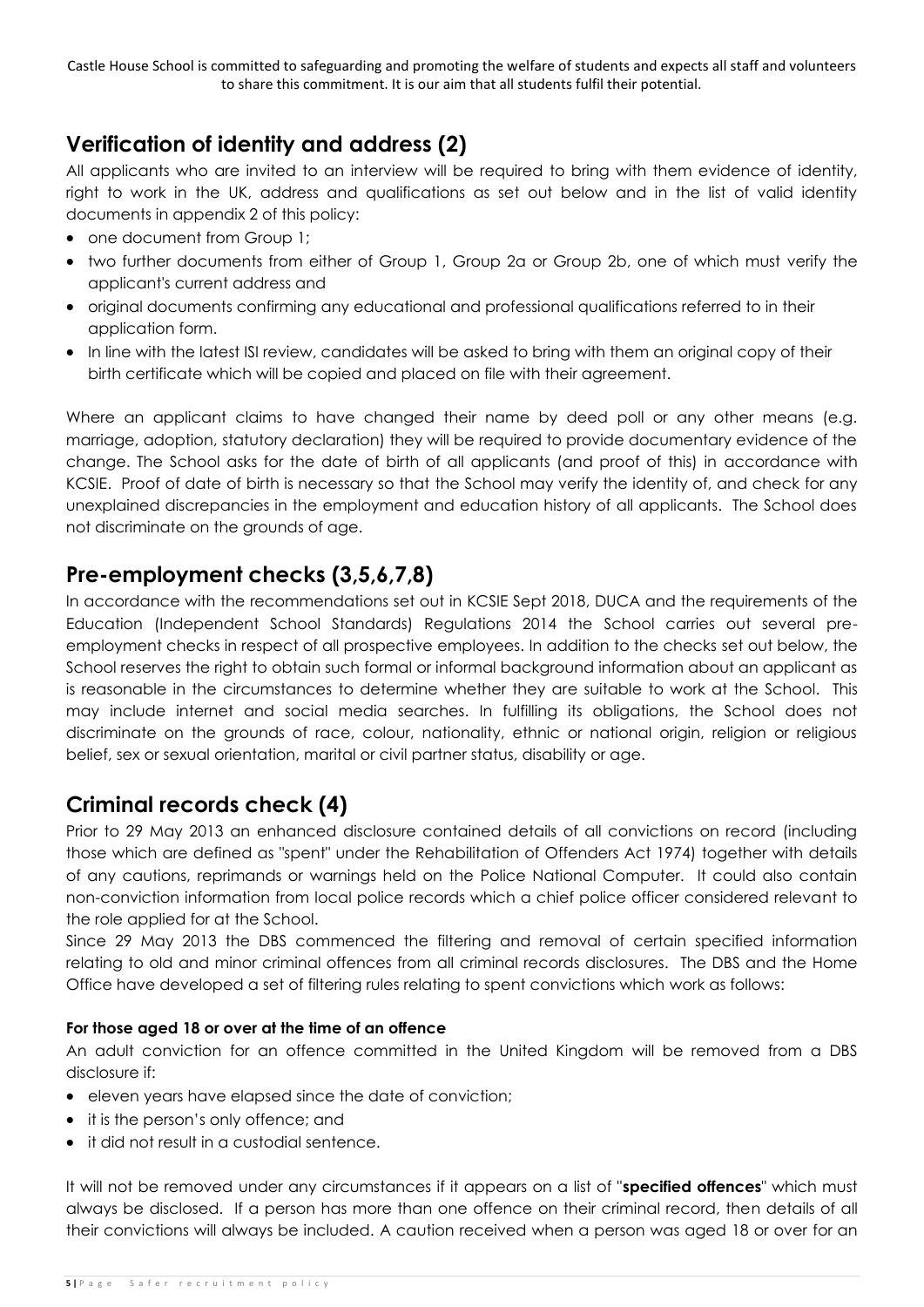offence committed in the United Kingdom will not be disclosed if six years have elapsed since the date it was issued, and if it does not appear on the list of "specified offences".

#### **For those aged under 18 at the time of an offence**

A conviction for an offence committed in the United Kingdom will be removed from a DBS disclosure if:

- five and a half years have elapsed since the date of conviction;
- it is the person's only offence and
- it did not result in a custodial sentence.

Again, the conviction will not be removed under any circumstances if it appears on the list of "specified offences", or if a person has more than one offence on their criminal record. A caution received when a person was aged under 18 for an offence committed in the United Kingdom will not be disclosed if two years have elapsed since the date it was issued and if it does not appear on the list of "specified offences".

#### **The list of "specified offences" which must always be disclosed**

This contains many offences, which includes certain sexual, violent and other offences that are considered so serious they will always be disclosed, regardless of when they took place or of the person's previous or subsequent criminal record. The list of "specified offences" can be found at: [https://www.gov.uk/government/publications/dbs-list-of-offences-that-will-never-be-filtered-from-a-](https://www.gov.uk/government/publications/dbs-list-of-offences-that-will-never-be-filtered-from-a-criminal-record-check)

[criminal-record-check](https://www.gov.uk/government/publications/dbs-list-of-offences-that-will-never-be-filtered-from-a-criminal-record-check) The School applies for an enhanced disclosure from the DBS and a check of the Children's Barred List

(now known as an Enhanced Check for Regulated Activity) in respect of all positions at the School which amount to "regulated activity" as defined in the Safeguarding Vulnerable Groups Act 2006 (as amended). The purpose of carrying out an Enhanced Check for Regulated Activity is to identify whether an applicant is barred from working with children by inclusion on the Children's Barred List and to obtain other relevant suitability information. Any position undertaken at, or on behalf of the School will amount to "regulated activity" if it is carried out:

- frequently, meaning once a week or more; or
- overnight, meaning between 2.00 am and 6.00 am; or
- satisfies the "period condition", meaning four times or more in a 30-day period; and
- provides the opportunity for contact with children.

Roles which are carried out on an unpaid / voluntary basis will only amount to regulated activity if, in addition to the above, they are carried out on an unsupervised basis. It is for the School to decide whether a role amounts to "regulated activity" taking into account all the relevant circumstances. However, nearly all posts at the School amount to regulated activity. Limited exceptions could include an administrative post undertaken on a temporary basis in the School office outside of term time or voluntary posts which are supervised.

The DBS now issues a DBS disclosure certificate to the subject of the check only, rather than to the School. It is a condition of employment with the School that the **original** disclosure certificate is provided to the School within 5 days of it being received by the applicant. Original certificates should not be sent by post and should be brought into School by the Applicant. A convenient time and date for doing so should be arranged with [the Headteacher] as soon as the certificate has been received. Applicants who are unable to attend at the School to provide the certificate are required to send in a certified copy, signed by a solicitor, by post or email within five days of the original disclosure certificate being received, being sent to: Mr I Sterling. Headteacher. Where a certified copy is sent, the original disclosure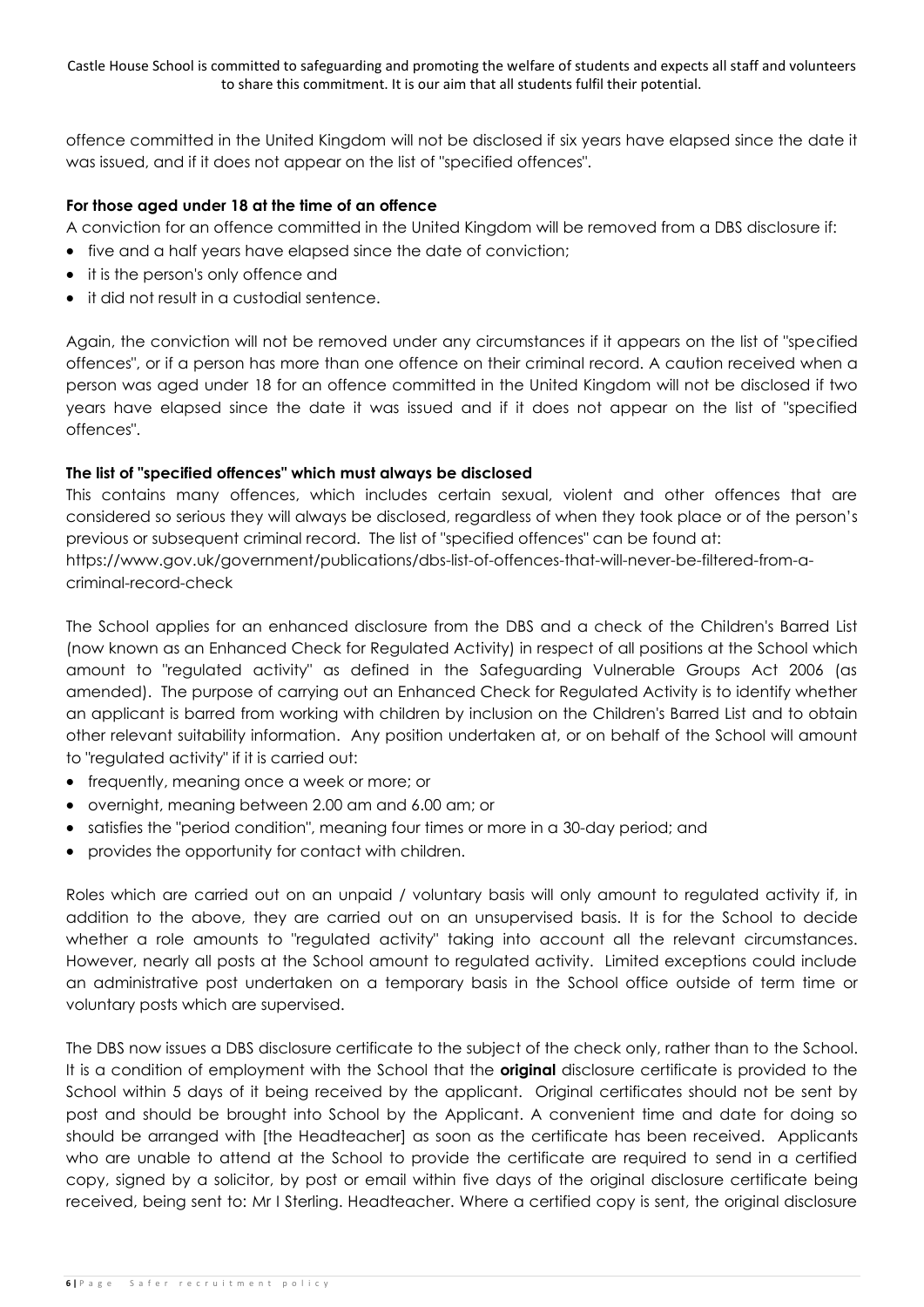certificate must still be provided prior to the first day of work. Employment will remain conditional upon the original certificate being provided and it being considered satisfactory by the School.

If there is a delay in receiving a DBS disclosure the Principal has discretion to allow an individual to begin work pending receipt of the disclosure certificate. This will only be allowed if all other checks, including a clear check of the Children's Barred List (where the position amounts to regulated activity), have been completed and once appropriate supervision has been put in place.

DBS checks will still be requested for applicants with recent periods of overseas residence and those with little or no previous UK residence. These applicants may also be asked to provide further information, including a criminal record check from the relevant jurisdiction(s), a certificate of good conduct and / or references from any employment held. Work can only commence once the overseas information has been received and only if the School has considered that information and confirmed that the applicant is suitable to commence work at the School.

### **Medical fitness (9):**

The School is legally required to verify the medical fitness of anyone to be appointed to a post at the School, **after** an offer of employment has been made but **before** the appointment can be confirmed. It is the School's practice that all applicants to whom an offer of employment is made must complete a Health Questionnaire. The School will arrange for the information contained in the Health Questionnaire to be reviewed by the School's medical advisor. This information will be reviewed against the Job Description and the Person Specification for the role, together with details of any other physical or mental requirements of the role i.e. proposed timetable, extra-curricular activities, and layout of the School etc. If the School has any doubts about an applicant's fitness the School will consider reasonable adjustments in consultation with the applicant. The School may seek a medical opinion from a specialist or request that the applicant undertakes a full medical assessment.

Successful applicants will be required to sign a declaration of medical fitness confirming that there are no reasons, on grounds of mental or physical health, why they should not be able to discharge the responsibilities required by the role. If an applicant prefers to discuss this with the School instead, or to attend an occupational health assessment to consider their fitness for the role, they should contact the School Business Manager so that appropriate arrangements can be made.

The School is aware of its duties under the Equality Act 2010. No job offer will be withdrawn without first consulting with the applicant, obtaining medical evidence, considering reasonable adjustments and suitable alternative employment.

### **Prohibition from teaching check (10)**

The School is required to check whether staff who carry out "teaching work" are prohibited from doing so. The School uses the TRA Teacher Services system to check whether successful applicants are the subject of a prohibition, or interim prohibition order issued by a professional conduct panel on behalf of the TRA. In addition, the School asks all applicants for roles which involve "teaching work" (and their referees) to declare in the application form whether they have ever been referred to, or are the subject of a sanction, restriction or prohibition issued by, the TRA or other equivalent body in the UK.

It is the School's position that this information must be provided to fully assess the suitability of an applicant for a role which involves "teaching work". Where an applicant is not currently prohibited from teaching but has been the subject of a referral to, or hearing before, the TRA (or other equivalent body) whether or not that resulted in the imposition of a sanction, or where a sanction has lapsed or been lifted,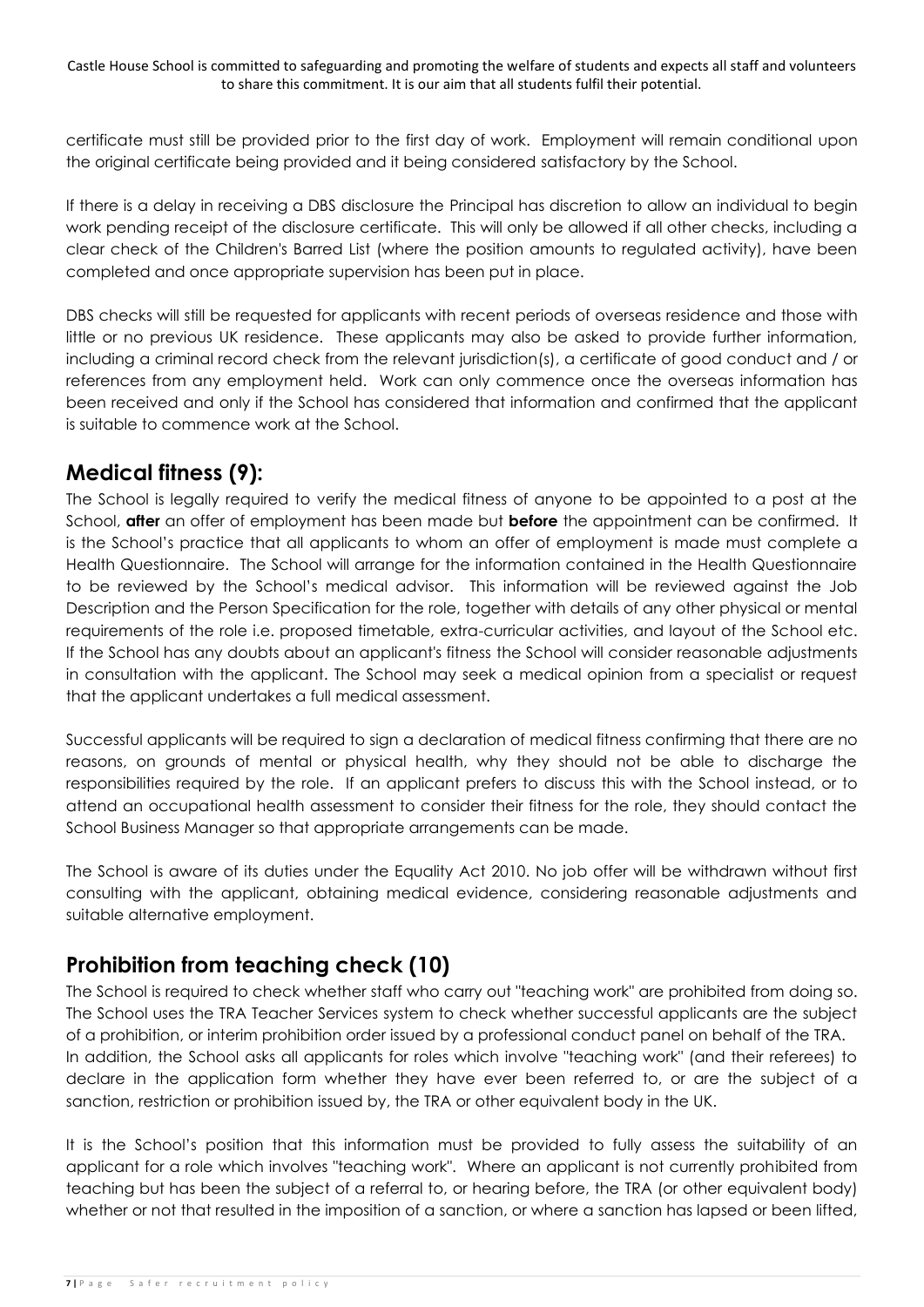the School will consider whether the facts of the case render the applicant unsuitable to work at the School.

The School carries out this check, and requires associated information, for roles which involve "teaching work". In doing so the School applies the definition of "teaching work" set out in the Teachers' Disciplinary (England) Regulations 2012 which states that the following activities amount to "teaching work":

- planning and preparing lessons and courses for pupils;
- delivering lessons to pupils;
- assessing the development, progress and attainment of pupils; and
- reporting on the development, progress and attainment of pupils.

The above activities do not amount to "teaching work" if they are supervised by a qualified teacher or other person nominated by the Principal. If in any doubt or if the applicant has taught previously, or may teach in future, the check will be undertaken, including for sports coaches. In addition, for all appointments made on or after 18 January 2016, where an applicant has carried out teaching work outside of the UK the School will ask the applicant (and their referees) whether they have ever been referred to, or are the subject of a sanction issued by, a regulator of the teaching profession in the countries in which they have carried out teaching work. This will include checking for the existence of any sanctions issued by regulators of the teaching profession in other EEA countries using the TRA Teacher Services system.

### **Childcare disqualification requirements (11)**

The Childcare Act 2006 (**Act**) and the Childcare (Disqualification) Regulations 2009 (**Regulations**) state that it is an offence for the School to employ anyone in connection with our early years provision (**EYP**) or later years provision (**LYP**) who is disqualified, or for a disqualified person to be directly involved in the management of EYP or LYP.

- EYP includes usual School activities and any other supervised activity for a child up to 1 September after the child's 5th birthday, which takes place on the School premises during or outside of the normal School day;
- LYP includes provision for children not in EYP and under the age of 8 which takes place on School premises outside of the normal School day, including, for example breakfast clubs, afterschool clubs and holiday clubs. It does not include extended School hours for co-curricular activities such as sports activities.

DUCA states that only those individuals who are employed directly to provide childcare are covered by the Regulations. "Childcare" means any form of care for a child, which includes education and any other supervised activity for a child who is aged 5 or under. "Childcare" in LYP does not include education during School hours but does cover before and after school clubs. Roles which will be covered by the Regulations are teaching and teaching assistant positions in EYP, and those which involve the supervision of under 8s in LYP. Those who are directly involved in the management of EYP and LYP include the Principal, and may also include other members of the leadership team as well as those involved in the day to day management of EYP or LYP at the School. DUCA contains an express statement that cleaners, drivers, transport escorts, catering and office staff are not covered by the Regulations.

Some roles at the School may involve the provision of childcare in EYP or LYP on an occasional basis. They will not automatically be within the scope of the Regulations and the School will therefore consider whether they do on a case by case basis. The Regulations only apply to a limited number of roles within the School but do extend beyond employees to governors and volunteers who carry out relevant work in EYP or LYP. The criteria for which a person will be disqualified from working in connection with EYP or LYP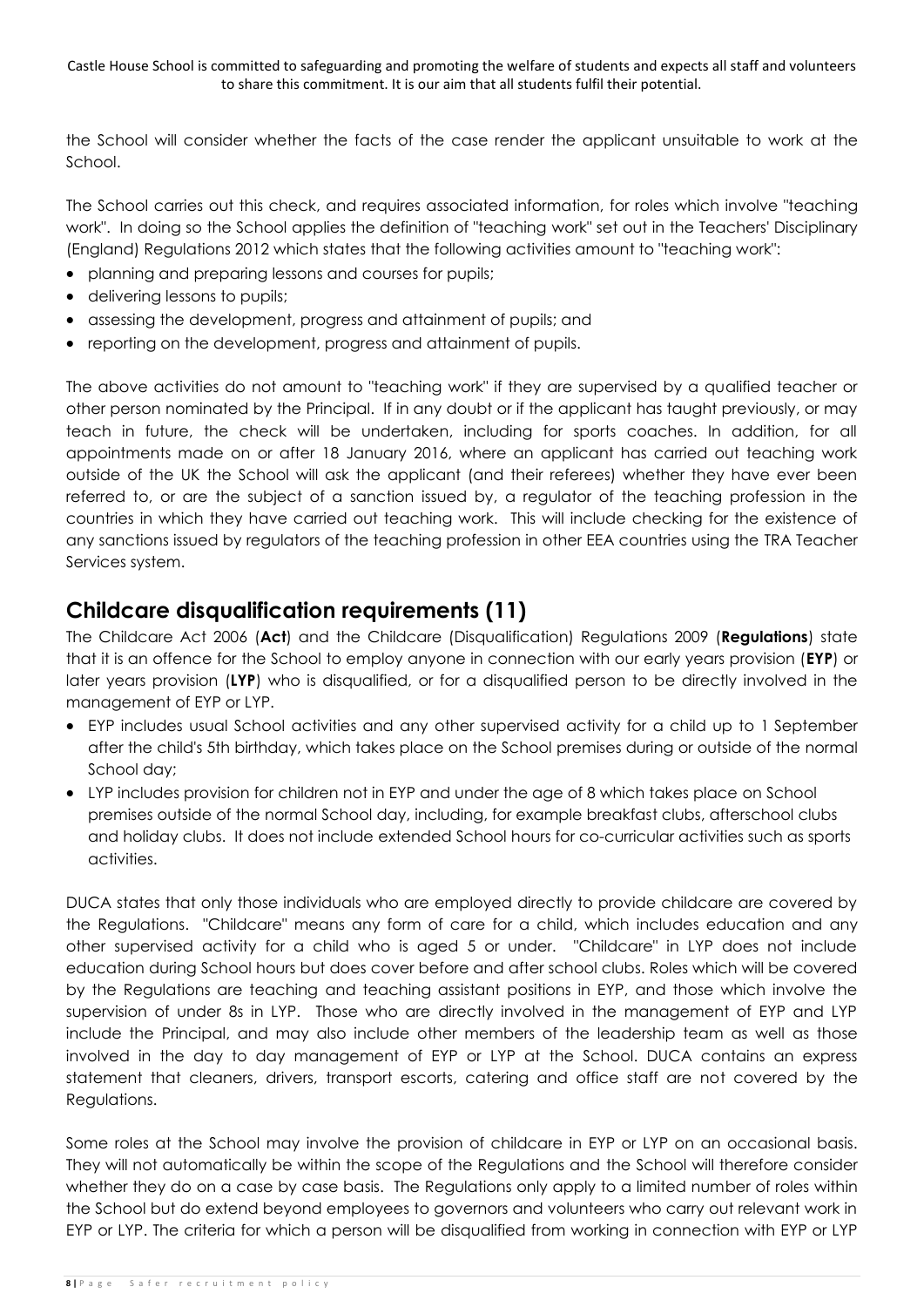are set out in the Regulations. They are not only that a person is barred from working with children (by inclusion on the Children's Barred List) but also include:

- having been cautioned (after 6 April 2007) for, or convicted of, certain criminal offences including violent and sexual criminal offences against children and adults whether committed in the United Kingdom or overseas;
- various grounds relating to the care of children, including where an order is made in respect of a child under the person's care;
- having been refused registration for the provision of childcare (including nurseries, day care and child minding or other childcare), having been disqualified from any such registration or having had that registration cancelled;
- having been refused an application for registration of a children's home or having had any such registration cancelled;
- having been prohibited, restricted or disqualified from private fostering.

All applicants to whom an offer of employment is made to carry out a relevant role in EYP or LYP will be required to complete a Self-Declaration Form confirming whether they, or anyone in their household, meet any of the criteria for disqualification under the Regulations. The School will decide whether a role is relevant and within the scope of EYP or LYP by having regard to the guidance in DUCA. Employment with the School in any relevant role will be conditional upon completion of the Self-Declaration Form and upon the applicant not being disqualified. The School cannot permit any person who is currently disqualified to start work in a relevant role. The School also reserves the right at its absolute discretion to withdraw an offer of employment if, in the opinion of the School, any information disclosed in the Self-Declaration Form renders that person unsuitable to work at the School. Applicants who have any criminal records information to disclose about themselves, or anyone in their household, must also provide the following information:

- details of the order, restriction, conviction or caution and the date that this was made;
- the relevant court or body and the sentence, if any, which was imposed; and
- a copy of the relevant order or conviction.

Applicants are not required to disclose a caution or conviction for an offence committed in the United Kingdom if it has been filtered in accordance with the DBS filtering rules (see section [0](#page-4-0) above). Applicants must not ask for information about spent convictions from any member of their household. For the avoidance of doubt the School does not require applicants to request any criminal records information directly from the DBS. The School only requires applicants to provide relevant information about themselves and members of their household "to the best of their knowledge".

A person who discloses information which appears to disqualify them from working in a relevant role may apply to Ofsted for a waiver of the disqualification. The School may withdraw an offer of employment at its absolute discretion and is under no obligation to await the outcome of an Ofsted waiver application. If a waiver application is rejected the School will withdraw the conditional offer of employment.

The School will securely destroy any information which is provided by an applicant which is not relevant to the childcare disqualification requirements as soon as it is established that it is not relevant. Where a person appointed to a role at the School is found to be disqualified, the School will retain any relevant information only for the period it takes for a waiver application to be heard and the decision communicated to the School, after which it will be securely destroyed.

After making this declaration staff in a relevant role are under an on-going duty to inform the School if their circumstances change in a way which would mean they subsequently meet any of the criteria for disqualification. Any failure to disclose relevant information now, or of a future change in circumstances,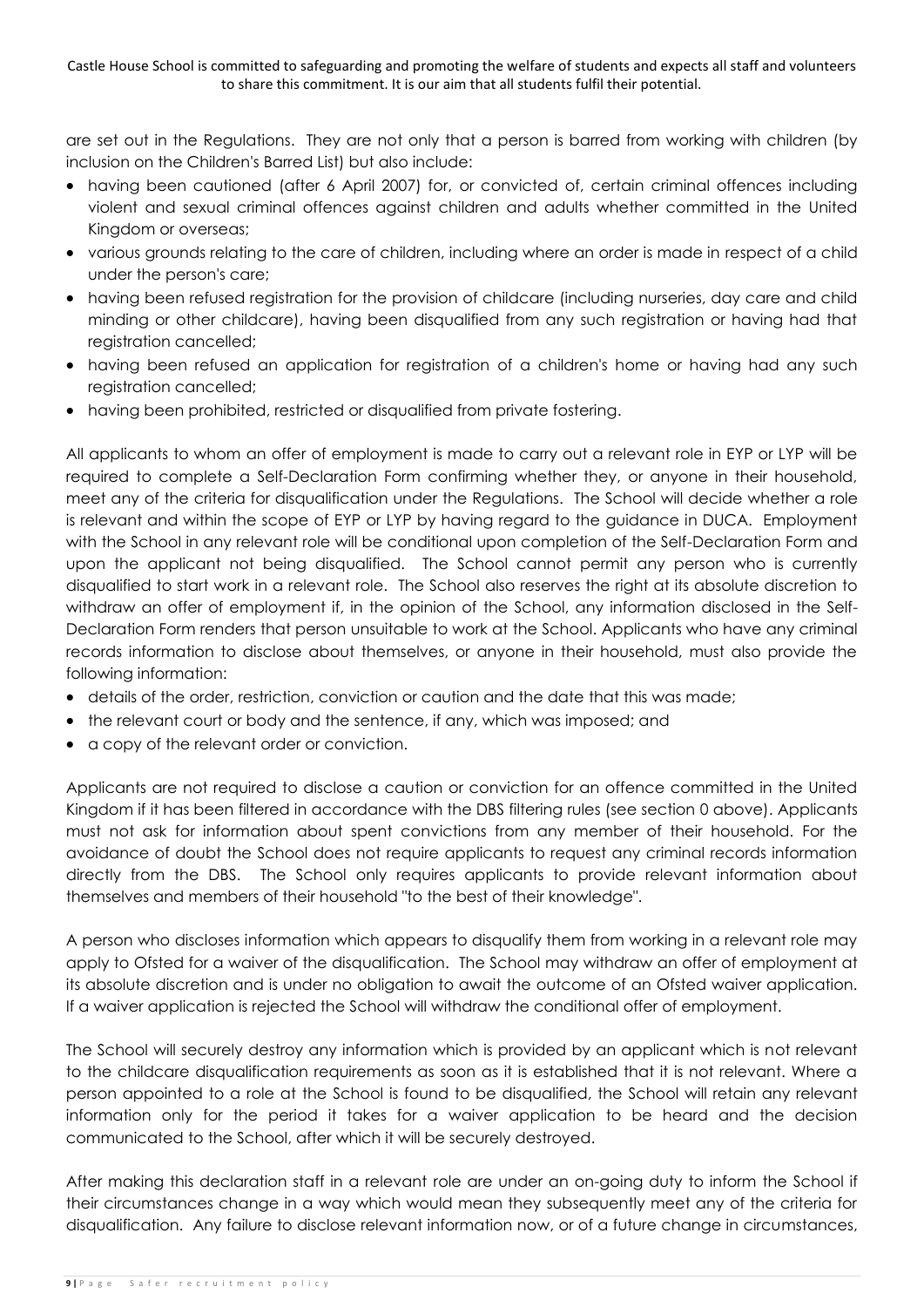will be treated as a serious disciplinary matter and may lead to the withdrawal of a job offer or dismissal for gross misconduct.

### **Prohibition from management check (12)**

The School is required to check whether any applicant for a management position is subject to a direction under section 128 of the Education and Skills Act 2008 which prohibits, disqualifies or restricts them from being involved in the management of an independent School (a **section 128 direction**). This check applies to appointments to the following positions made on or after 12 August 2015:

- Headteacher;
- Senior teacher posts
- teaching posts which carry a departmental role and
- senior support staff posts

It also applies to appointments to the governing body. The relevant information is contained in the enhanced DBS disclosure certificate (which the School obtains for all posts at the School that amount to regulated activity). It can also be obtained through the TRA. The School will use either, or both, methods to obtain this information.

In addition, the School asks all applicants for management roles to declare in the application form whether they have ever been the subject of a referral to the Department for Education, or are subject to a section 128 direction or any other sanction which prohibits, disqualifies or restricts them from being involved in the management of an independent School.

It is the School's position that in order to fully assess the suitability of an applicant for a management role it must be provided with the above information. Where an applicant is not currently prohibited from management but has been the subject of a referral to, or hearing before, the Department for Education or other appropriate body whether that resulted in the imposition of a section 128 direction or other sanction, or where a section 128 direction or other sanction has lapsed or been lifted, the School will consider whether the facts of the case render the applicant unsuitable to work at the School.

### **Contractors and agency staff**

Contractors engaged by the School must complete the same checks for their employees that the School is required to complete for its staff. The School requires confirmation that these checks have been completed before employees of the Contractor can commence work at the School. Agencies who supply staff to the School must also complete the pre-employment checks which the School would otherwise complete for its staff. Again, the School requires confirmation that these checks have been completed before an individual can commence work at the School. The School will independently verify the identity of staff supplied by contractors or an agency in accordance with section **Error! Reference source not found.** above and will require the provision of the original DBS disclosure certificate before contractor or agency staff can commence work at the School.

### **Volunteers**

The School will request an enhanced DBS disclosure and Children's Barred List information on all volunteers undertaking regulated activity with pupils at or on behalf of the School (the definition of regulated activity set out in section [0](#page-4-0) above will be applied to all volunteers). The School will request an enhanced DBS disclosure without Children's Barred List information on all volunteers who do not undertake regulated activity. This is likely to be because their volunteering duties are subject to regular, day to day supervision by a fully checked member of staff or by a volunteer who the School has deemed appropriate to supervise and ensure the safety of those pupils in their care. Under no circumstances will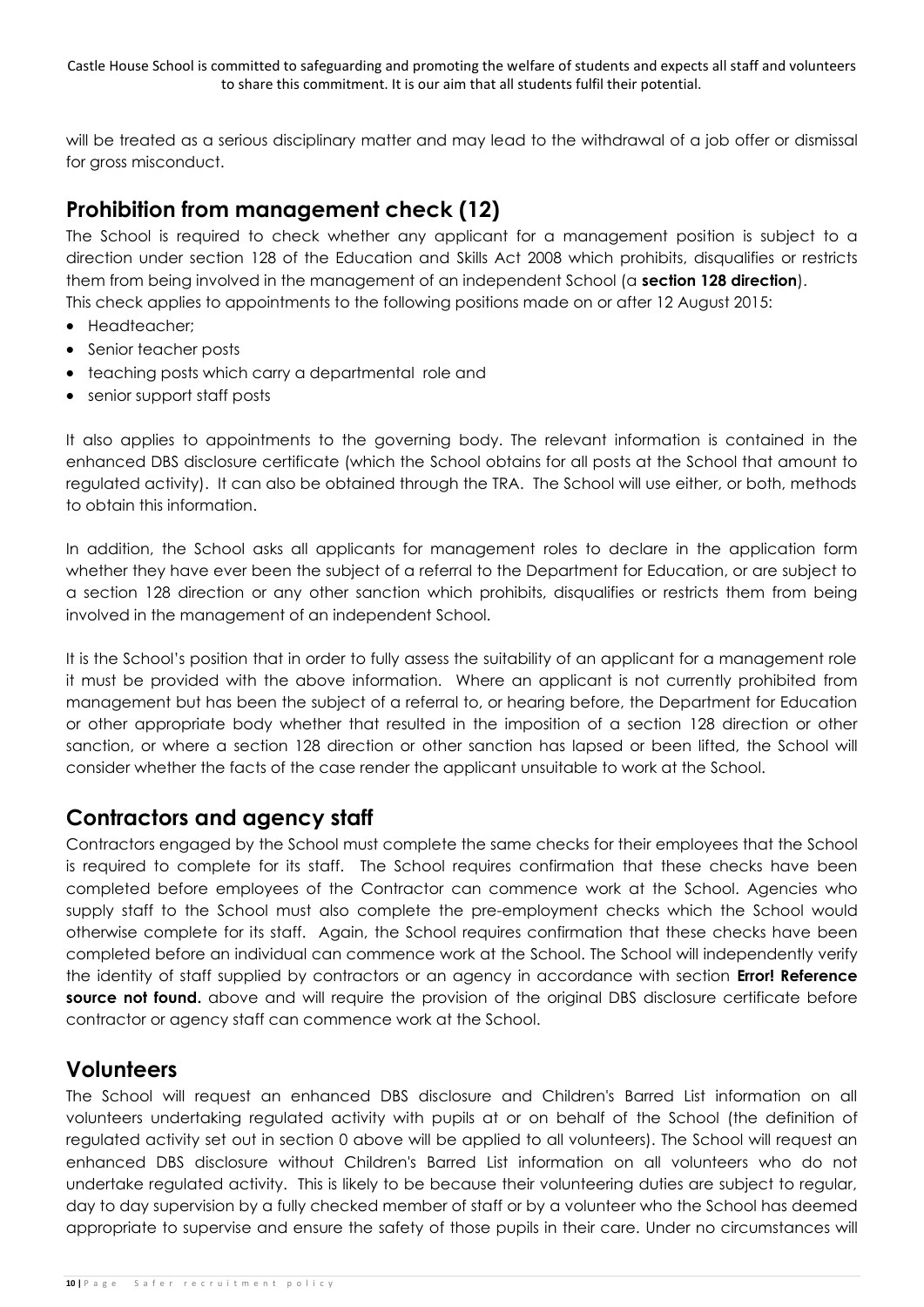the School permit an unchecked volunteer to have unsupervised contact with pupils. It is the School's policy that a new DBS certificate is required for volunteers who will engage in regulated activity but who have not been involved in any activities with the School for three consecutive months or more.

Those volunteers who are likely to be involved in activities with the School on a regular basis may be required to sign up to the DBS update service as this permits the School to obtain up to date criminal records information without delay prior to each new activity in which a volunteer participates. In addition, the School will seek to obtain such further suitability information about a volunteer as it considers appropriate in the circumstances. This may include (but is not limited to the following):

- formal or informal information provided by staff, parents and other volunteers;
- character references from the volunteer's place of work or any other relevant source and
- an informal safer recruitment interview.

### <span id="page-10-0"></span>**Visiting speakers and the Prevent Duty**

The Prevent Duty Guidance requires the School to have clear protocols for ensuring that any visiting speakers, whether invited by staff or by pupils, are suitable and appropriately supervised. The School is not permitted to obtain a DBS disclosure or Children's Barred List information on any visiting speaker who does not engage in regulated activity at the School or perform any other regular duties for or on behalf of the School.

All visiting speakers will be subject to the School's usual visitor's protocol, inclusive of our Visitors and Security Policy. This will include signing in and out at Reception, the wearing of a visitor's badge at all times and being escorted by a fully vetted member of staff between appointments. The School will also obtain such formal or informal background information about a visiting speaker as is reasonable in the circumstances to decide whether to invite and / or permit a speaker to attend the School. In doing so the School will always have regard to the Visitors and Security Policy, the Prevent Duty Guidance and the definition of "extremism" set out in KCSIE which states:

"*"Extremism" is vocal or active opposition to fundamental British values, including democracy, the rule of*  law, individual liberty and mutual respect and tolerance of different faiths and beliefs. We also include in *our definition of extremism calls for the death of members of our armed forces, whether in this country or overseas. Terrorist groups very often draw on extremist ideas developed by extremist organisations.*"

In fulfilling its Prevent Duty obligations the School does not discriminate on the grounds of race, colour, nationality, ethnic or national origin, religion or religious belief, sex or sexual orientation, marital or civil partner status, disability or age. The School reserves the right to obtain such information on any other person appointed to work for or at the School.

### **Policy on recruitment of ex-offenders**

#### **Background**

The School will not unfairly discriminate against any applicant for employment on the basis of conviction or other details disclosed. The School makes appointment decisions on the basis of merit and ability. If an applicant has a criminal record this will not automatically bar them from employment with the School. Each case will be decided on its merits in accordance with the objective assessment criteria set out below. All positions within the School are exempt from the provisions of the Rehabilitation of Offenders Act 1974.

All applicants must therefore declare all previous convictions and cautions, including those which would normally be considered "spent" except those received for an offence committed in the United Kingdom if it has been filtered in accordance with the DBS filtering rules (see section [0](#page-4-0) above). A failure to disclose a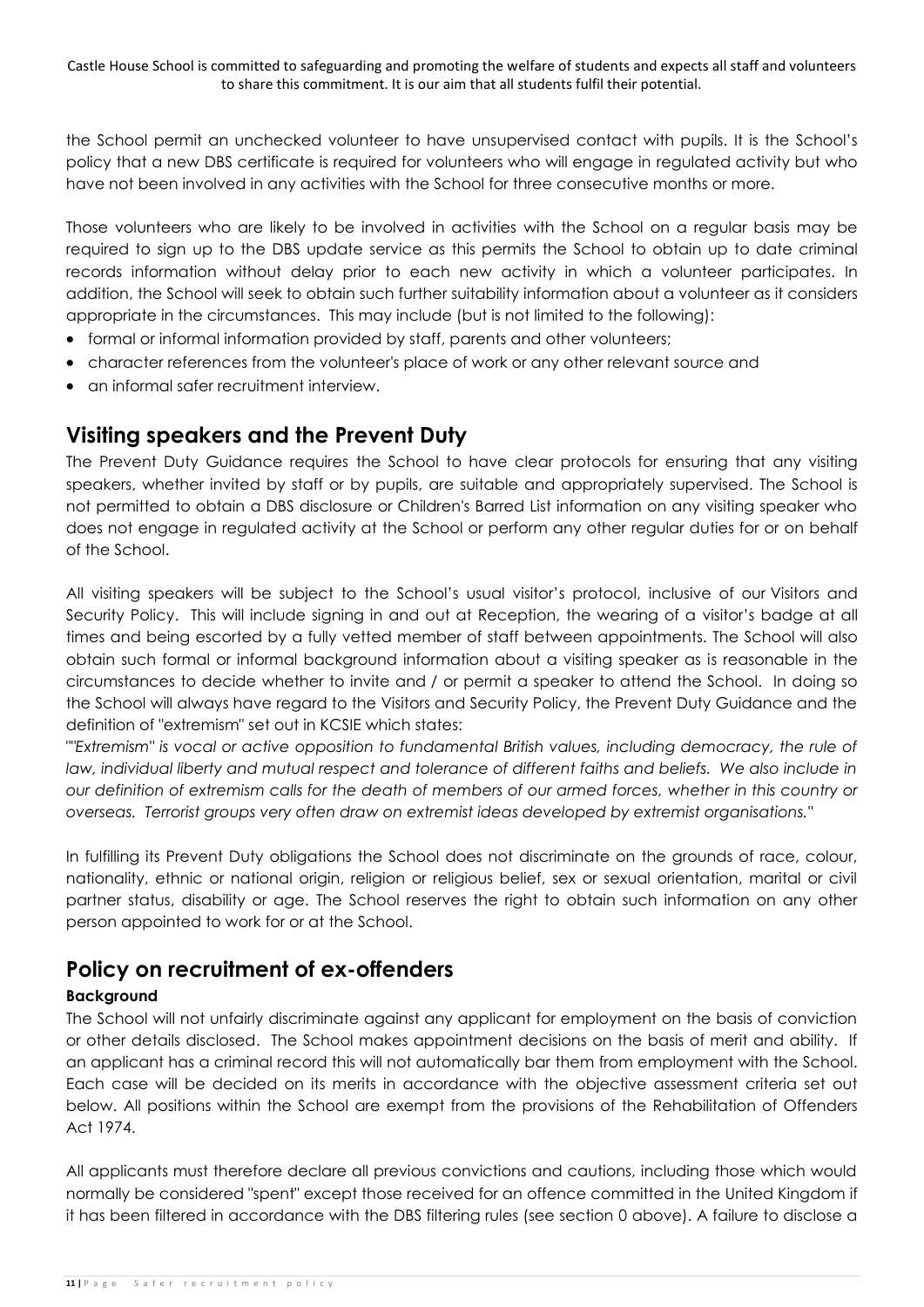previous conviction (which should be declared) may lead to an application being rejected or, if the failure to disclose is discovered after employment has started, may lead to summary dismissal on the grounds of gross misconduct. A failure to disclose a previous conviction may also amount to a criminal offence.

It is unlawful for the School to employ anyone who is barred from working with children. It is a criminal offence for any person who is barred from working with children to apply for a position at the School. The School will make a report to the Police and / or the DBS if:

- it receives an application from a barred person;
- it is provided with false information in, or in support of an applicant's application; or
- it has serious concerns about an applicant's suitability to work with children.

#### **Assessment criteria**

In the event that relevant information (whether in relation to previous convictions or otherwise) is volunteered by an applicant during the recruitment process or obtained through a disclosure check, the School will consider the following factors before reaching a recruitment decision:

- whether the conviction or other matter revealed is relevant to the position in question;
- the seriousness of any offence or other matter revealed;
- the length of time since the offence or other matter occurred;
- whether the applicant has a pattern of offending behaviour or other relevant matters;
- whether the applicant's circumstances have changed since the offending behaviour or other relevant matters; and
- the circumstances surrounding the offence and the explanation(s) offered by the applicant.

If the post involves regular contact with children, it is the School's normal policy to consider it a high risk to employ anyone who has been convicted at any time of any the following offences:

- murder, manslaughter, rape, other serious sexual offences, grievous bodily harm or other serious acts of violence; or
- serious class A drug related offences, robbery, burglary, theft, deception or fraud.

If the post involves access to money or budget responsibility, it is the School's normal policy to consider it a high risk to employ anyone who has been convicted at any time of robbery, burglary, theft, deception or fraud. If the post involves some driving responsibilities, it is the School's normal policy to consider it a high risk to employ anyone who has been convicted of drink driving within the last ten years or other serious motoring offences considered inappropriate by the School.

#### **Assessment procedure**

In the event that relevant information (whether in relation to previous convictions or otherwise) is volunteered by an applicant during the recruitment process or obtained through a disclosure check, the School will carry out a risk assessment by reference to the criteria set out above. The assessment form must be signed by Principal of the School before a position is offered or confirmed. If an applicant wishes to dispute any information contained in a disclosure, they may do so by contacting the DBS. In cases where the applicant would otherwise be offered a position were it not for the disputed information, the School may, where practicable and at its discretion, defer a final decision about the appointment until the applicant has had a reasonable opportunity to challenge the disclosure information.

### **Retention and security of disclosure information**

The School's policy is to observe the guidance issued or supported by the DBS on the use of disclosure information. In particular, the School will: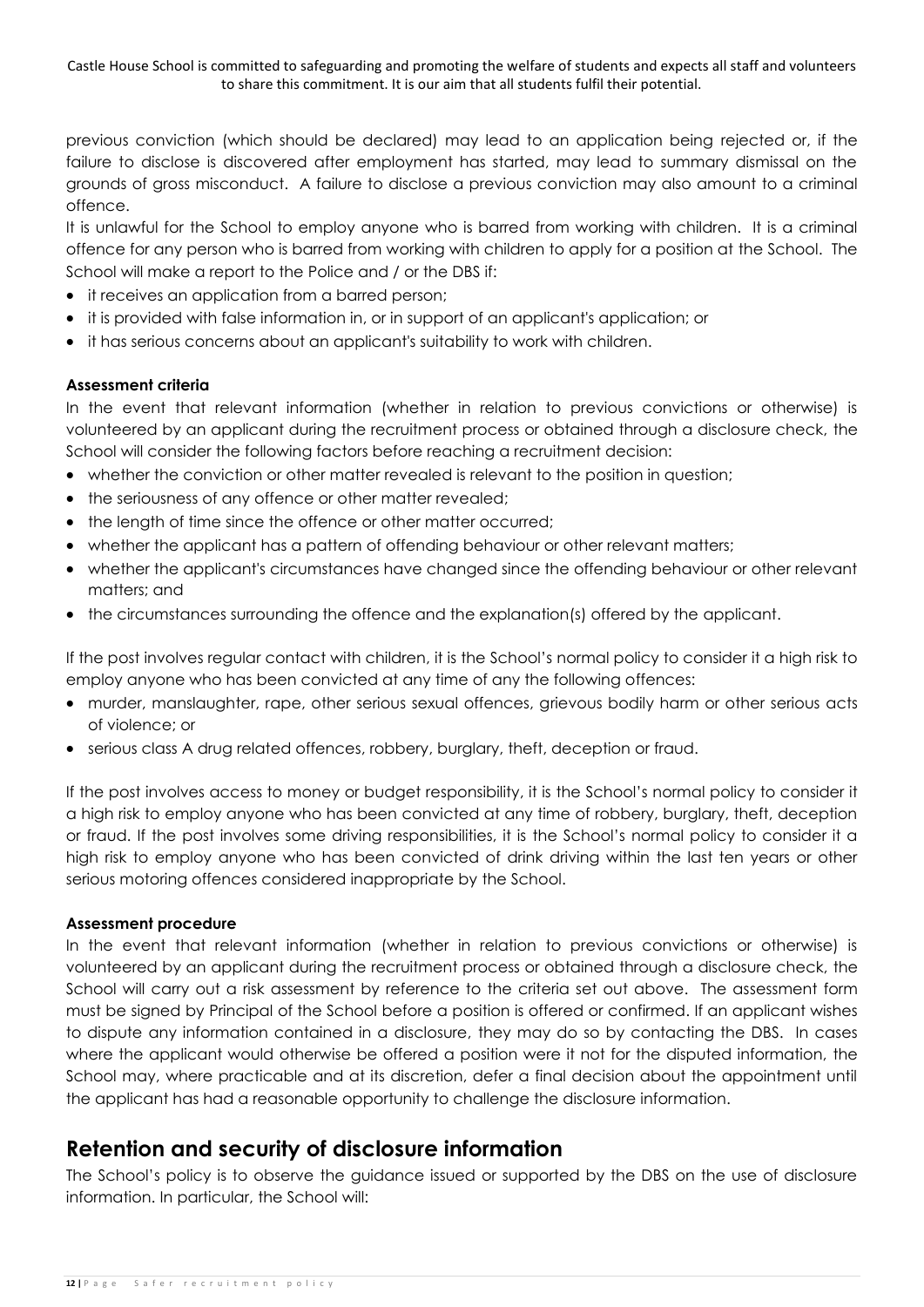- store disclosure information and other confidential documents issued by the DBS in locked, nonportable storage containers, access to which will be restricted to members of the School's senior management team;
- not retain disclosure information or any associated correspondence for longer than is necessary, and for a maximum of six months. The School will keep a record of the date of a disclosure, the name of the subject, the type of disclosure, the position in question, the unique number issued by the DBS and the recruitment decision taken;
- ensure that any disclosure information is destroyed by suitably secure means such as shredding; and
- prohibit the photocopying or scanning of any disclosure information without the express permission of the individual to whom the disclosure relates.

### **Retention of records**

The School is legally required to undertake the above pre-employment checks. Therefore, if an applicant is successful in their application, the School will retain on their personnel file any relevant information provided as part of the application process. This will include copies of documents used to verify identity, right to work in the UK, medical fitness and qualifications. Medical information may be used to help the School to discharge its obligations as an employer e.g. so that the School may consider reasonable adjustments if an employee suffers from a disability or to assist with any other workplace issue.

This documentation will be retained by the School for the duration of the successful applicant's employment with the School. It will be retained in accordance with the School's retention of records policy after employment terminates. If the application is unsuccessful, all documentation relating to the application will normally be confidentially destroyed after six months. The same policy applies to any suitability information obtained about volunteers involved with School activities.

### **Whistleblowing and exit interviews**

All staff are trained so that they understand they are expected and encouraged to raise concerns they have, whether related to the safeguarding and welfare of pupils, the conduct of staff or other matters, during the course of their employment in accordance with the School's polices (including the whistleblowing policy, the safeguarding policy and the Staff code of conduct). Safeguarding children is at the centre of the School's culture and accordingly will be considered formally during staff appraisal interviews to be re-introduced with effect from January 2018e and finally at an exit interview which is to be held with all leavers. Exit interviews are to be introduced with immediate effect.

### **Referrals to the DBS and Teacher regulatory Agency (TRA)**

This policy is primarily concerned with the promotion of safer recruitment and details the pre-employment checks that will be undertaken prior to employment being confirmed. Whilst these are pre-employment checks the School also has a legal duty to make a referral to the DBS in circumstances where an individual:

- has applied for a position at the School despite being barred from working with children; or
- has been removed by the School from working in regulated activity (whether paid or unpaid), or has resigned prior to being removed, because they have harmed, or pose a risk of harm to, a child.

#### **Referrals to the TRA will take place if the alleged misconduct is so serious that it warrants a decision on whether the teacher should be prevented from teaching.**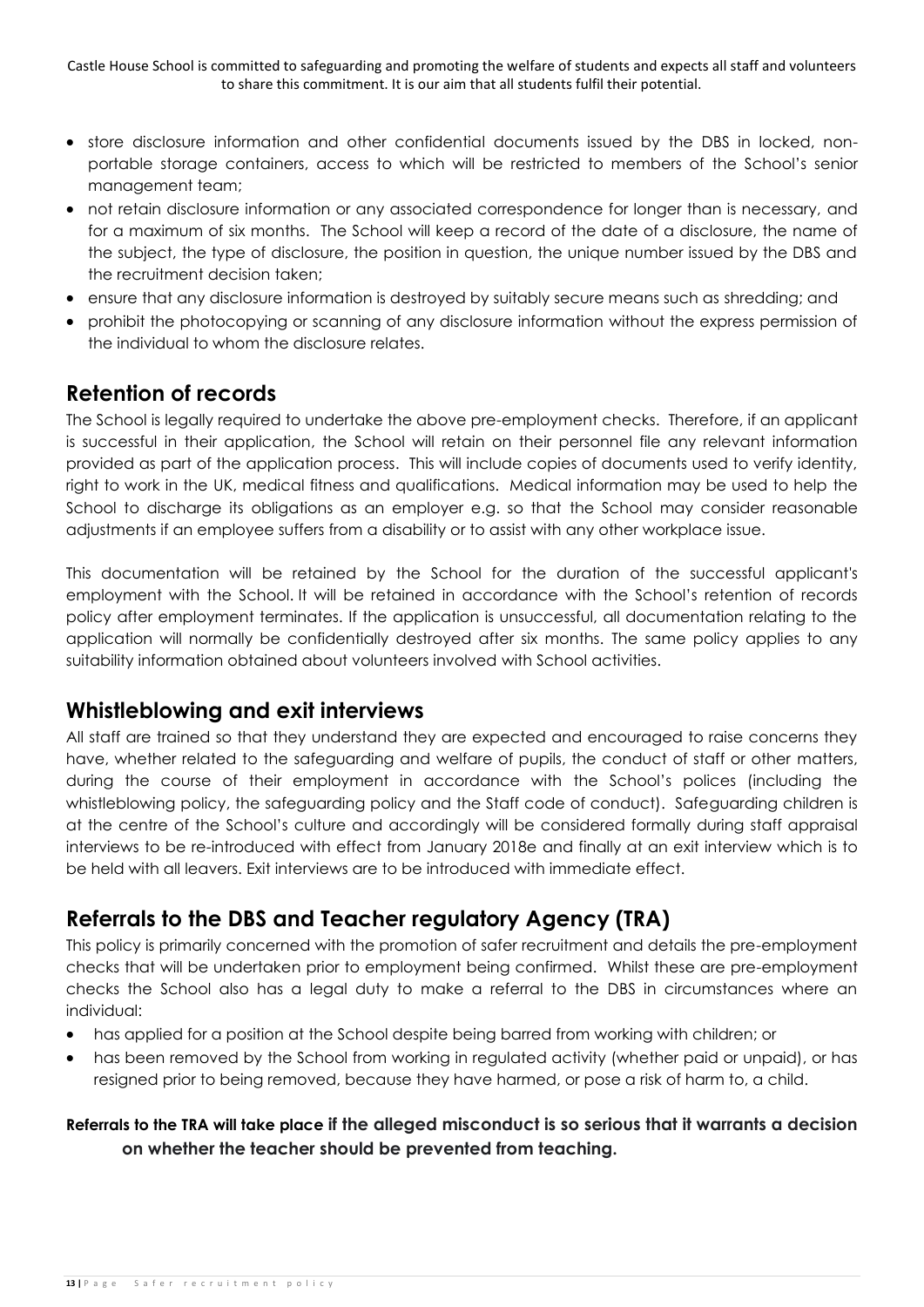### **Queries**

If an applicant has any queries on how to complete the application form or any other matter he / she should contact the Head Teacher.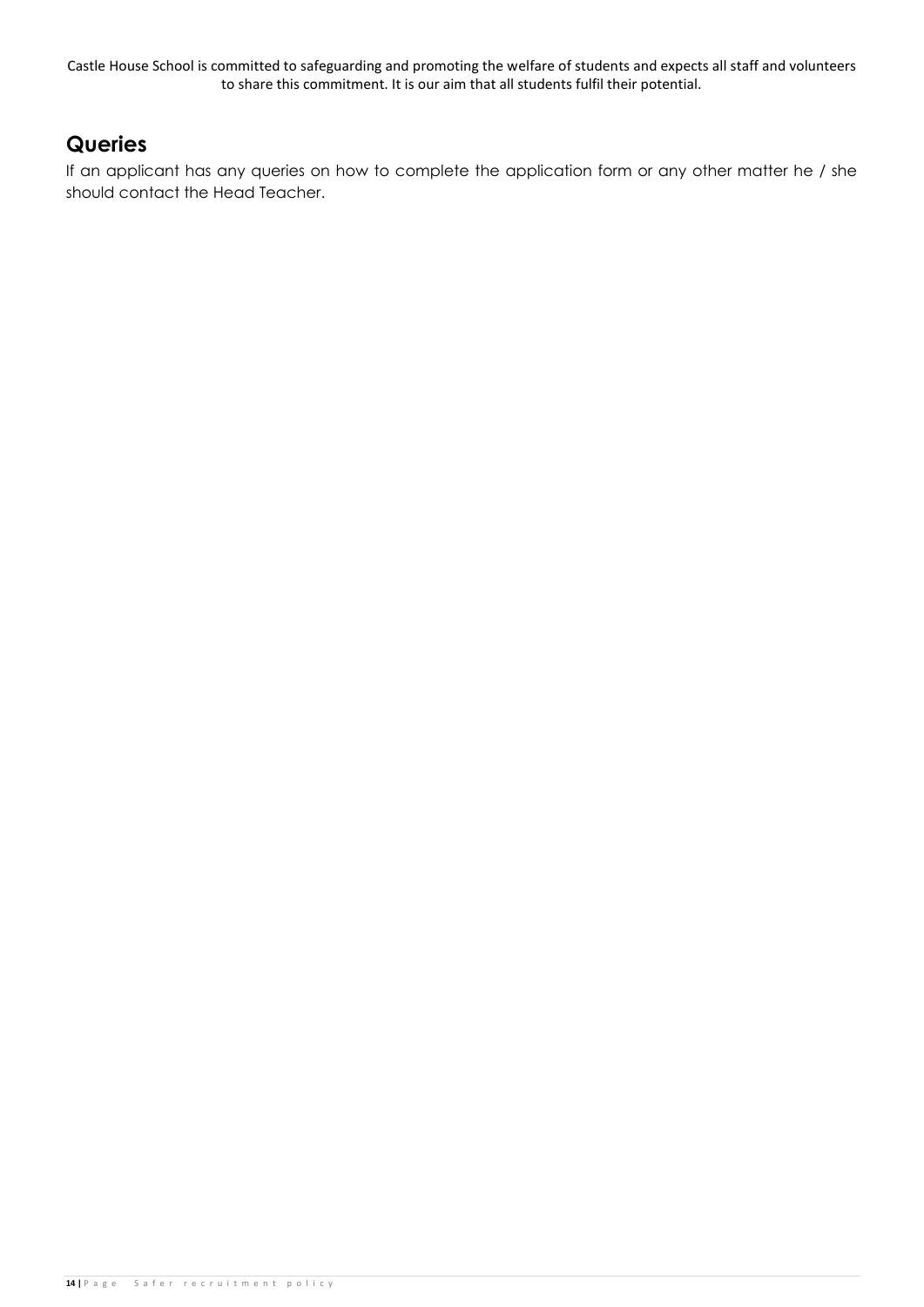### **Appendix 1: Example Safeguarding Questions**

The ability to ask questions that probe deeper and get beneath superficial answers is a skill that takes time to develop and practice. Those who wish to deceive are practiced in the art of deception. They may rehearse model answers to questions about safeguarding or areas of their past and it is essential that the asked unpick these responses so that there can be confidence in the validity of the answers.

In an interview for a school-based post you should always ask questions about safeguarding, regardless of the role's level of contact with children. All school staff and volunteers will have a responsibility for the protection of children.

You need only ask one main safeguardimg question aimed at assessing the candidate's attitude toward safeguarding children.

- This should be the same question for all candidates and should be **open** to gather up as much information as possible. You should then **probe** the candidate's response to investigate the validity of the answer – clarifying ambiguities, expanding upon any issues, or challenging any areas – your probes are likely to be different for each candidate depending on their responses.
- **Closed** questions should be used sparingly but can be useful if you just want to clarify or confirm something that the candidate is saying.
- Hypothetical questions can be useful if the candidate cannot draw on real life experience, but they are likely to elicit a **hypothetical** answer, which is not necessarily what the candidate would do in that actual situation.
- Past behaviour is often the best indicator of future performance! Be aware that the child protection cases should be handled confidentially and sensitively.
- You do not need to ask the candidate for the exact details of a case you might be talking about you are trying to assess their attitude, motivations and actions, so you can ask about what they did in that situation and how they handled it.
- Below are examples of questions designed to examine a candidate's attitude towards safeguarding children, and some positive (the kind of things you hope they would say) and negative (things that might ring alarm bells) indicators.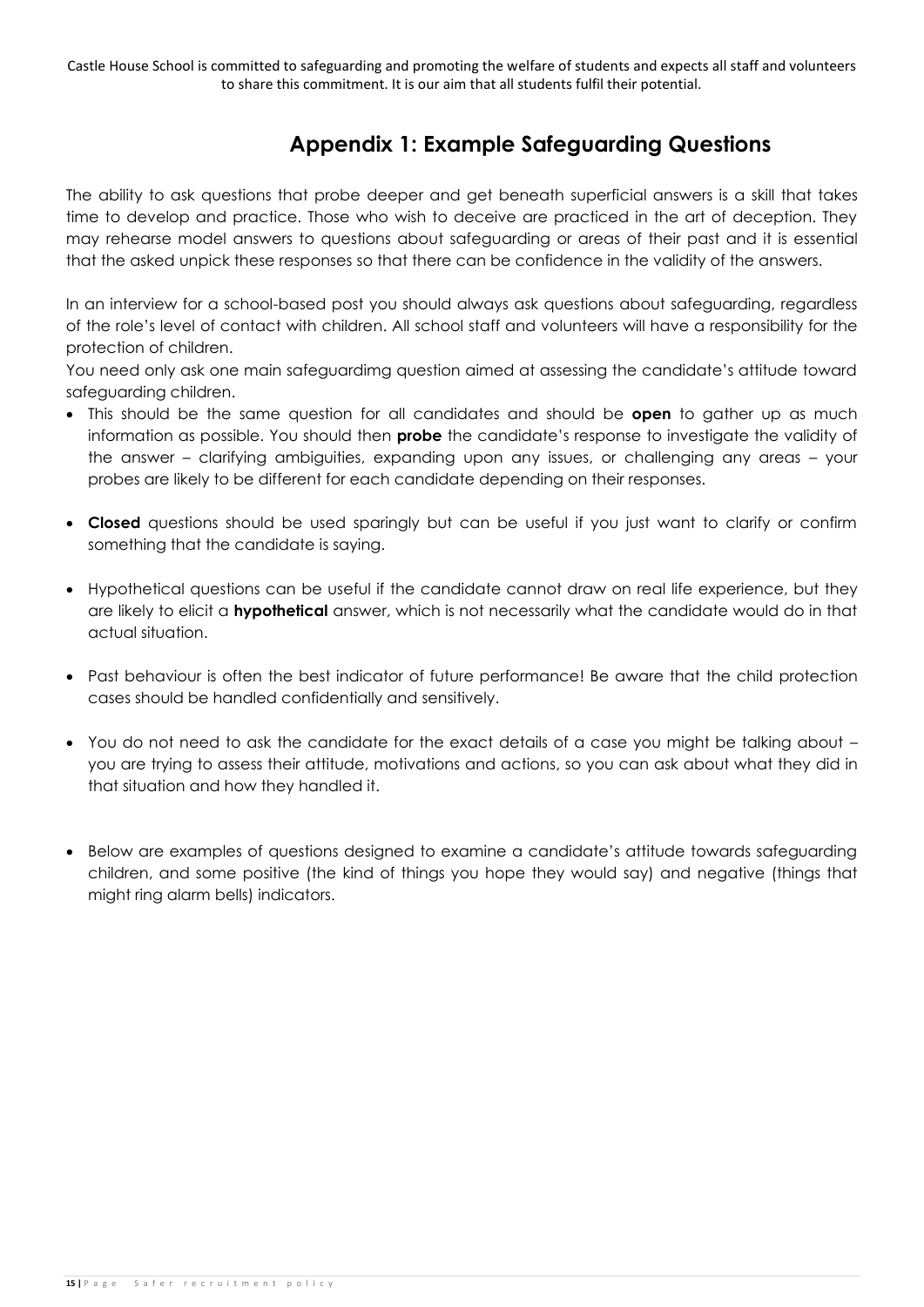|                      | 1. Positive. Constructive. 2. Responded well. Good 3. Lack of detailed |                         | 4. Unable to respond     |
|----------------------|------------------------------------------------------------------------|-------------------------|--------------------------|
| Convincing responses | knowledge of the theory                                                | understanding.          | constructively. Negative |
| with good ideas on   | with some application                                                  | Unconvincing responses. | responses.               |
| how to apply the     | into practice.                                                         |                         |                          |
| theory.              |                                                                        |                         |                          |

| Questions                                                                                                                                                                                                                                                                                                                       | Positive Indicators                                                                                                                                                                                                                                                                | Negative indicators                                                                                                                                                                                                                    |  |  |
|---------------------------------------------------------------------------------------------------------------------------------------------------------------------------------------------------------------------------------------------------------------------------------------------------------------------------------|------------------------------------------------------------------------------------------------------------------------------------------------------------------------------------------------------------------------------------------------------------------------------------|----------------------------------------------------------------------------------------------------------------------------------------------------------------------------------------------------------------------------------------|--|--|
| Motivation for working with children                                                                                                                                                                                                                                                                                            |                                                                                                                                                                                                                                                                                    |                                                                                                                                                                                                                                        |  |  |
| What attracted you to<br>$\bullet$<br>teaching/this post/at school?<br>How well do you think your own<br>$\bullet$<br>childhood may have influenced<br>your own practice? How? Why?<br>What is the impact/result?<br>Tell us about your interests<br>$\bullet$<br>outside of work.<br>What motivates young people?<br>$\bullet$ | Genuine interest in the education<br>and welfare of children.<br>Understanding of children's needs<br>and expectations.<br>Self-awareness of impact on<br>others.<br>Strong examples of own<br>experiences dealing with children<br>in an appropriate and<br>developmental manner. | Wanting role to meet own<br>needs at the expense of<br>children's needs.<br>Inappropriate language<br>when talking about<br>children.<br>Weak or vague examples of<br>past experiences.<br>No self-awareness.<br>Emotional immaturity. |  |  |

#### **Understanding of child protection principles**

| What do you think are the<br>professional challenges<br>facing school staff today?<br>Have you experienced any of<br>these? How did you deal with<br>them? What do you do to<br>avoid them?<br>What would you do if you<br>were concerned about a<br>colleague's behaviour<br>towards children?<br>What makes a school a safe<br>and caring place? How have<br>you contributed to this?<br>What policies are important<br>to support a safe<br>environment? Why are these<br>important?<br>What are staff's responsibilities<br>in protecting children?<br>Tell us what you have done to<br>actually improve child | Awareness of child protection<br>principles.<br>Up to date knowledge of legislation<br>and current policies and practices.<br>Strong examples of own experiences<br>of<br>developing/strengthening/embedding<br>child protection policies and/or<br>practices.<br>Proactive and committed to<br>safeguarding – sees it as part of the<br>day job, not an 'add-on'.<br>Prepared to challenge working<br>practices and colleagues if necessary.<br>Willingness and eagerness to work with<br>others to improve safeguarding. | No awareness or<br>appreciation of child<br>protection principles or<br>current legislation.<br>Weak or vague example of<br>past experiences or<br>involvement in child<br>protection issues.<br>Passive approach to<br>safeguarding - only paying<br>'lip service' to is.<br>Unwilling to challenge<br>practice and procedure,<br>or to make changes where<br>necessary.<br>Reluctance to work and<br>share practice with others. |
|--------------------------------------------------------------------------------------------------------------------------------------------------------------------------------------------------------------------------------------------------------------------------------------------------------------------------------------------------------------------------------------------------------------------------------------------------------------------------------------------------------------------------------------------------------------------------------------------------------------------|----------------------------------------------------------------------------------------------------------------------------------------------------------------------------------------------------------------------------------------------------------------------------------------------------------------------------------------------------------------------------------------------------------------------------------------------------------------------------------------------------------------------------|------------------------------------------------------------------------------------------------------------------------------------------------------------------------------------------------------------------------------------------------------------------------------------------------------------------------------------------------------------------------------------------------------------------------------------|
| protection in the workplace                                                                                                                                                                                                                                                                                                                                                                                                                                                                                                                                                                                        |                                                                                                                                                                                                                                                                                                                                                                                                                                                                                                                            |                                                                                                                                                                                                                                                                                                                                                                                                                                    |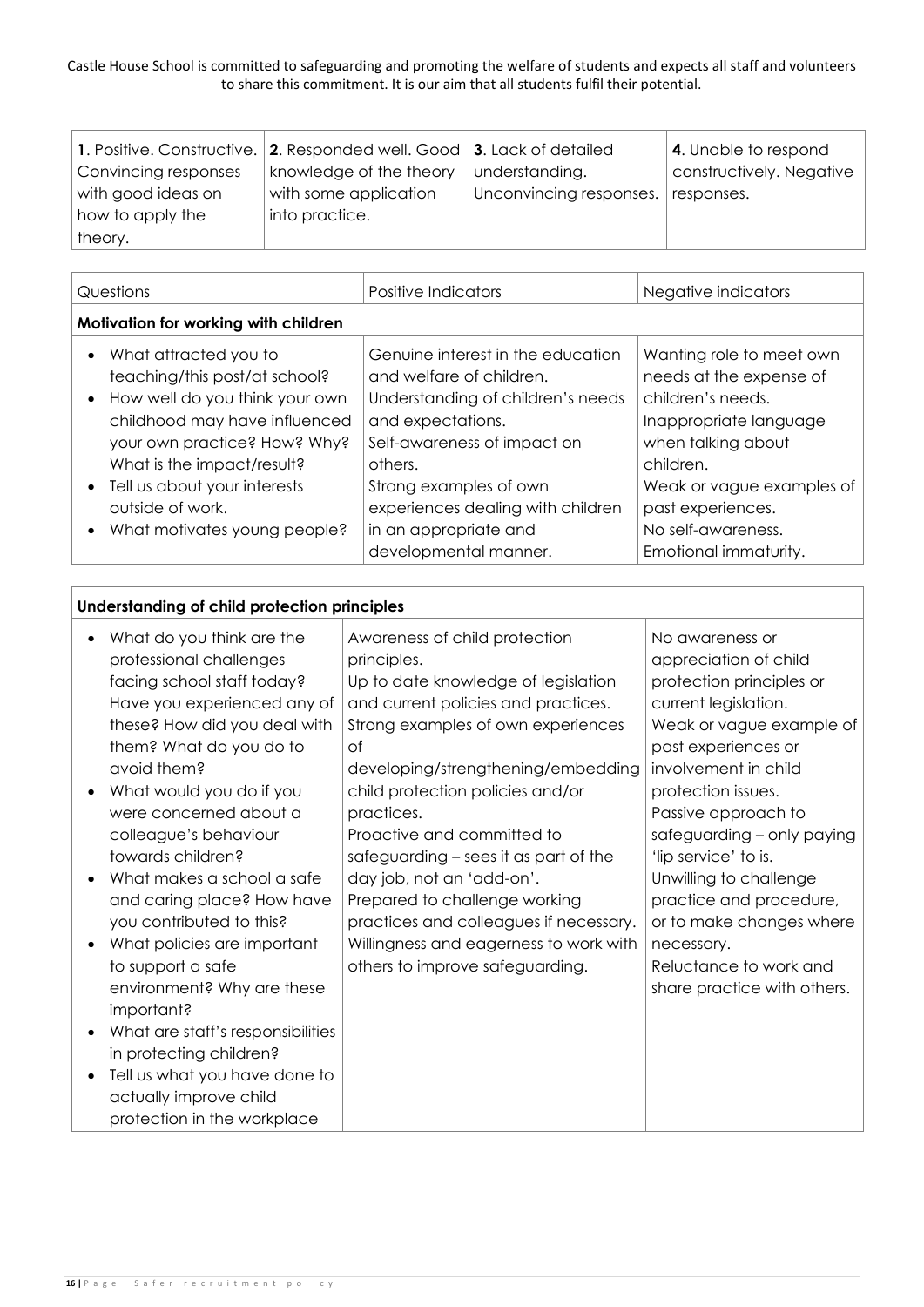| Question                                                                                                                                                                                                                                                                                                                                                                                                                                                                                                                                                                                                                                                                                                                                                                                                                                                                                                                                                                                                                                                            | <b>Positive Indicators</b>                                                                                                                                                                                                                                                                                                                                                                                                                                                                          | Negative Indicators                                                                                                                                                                                                                                                                                                                                                                                                     |  |  |
|---------------------------------------------------------------------------------------------------------------------------------------------------------------------------------------------------------------------------------------------------------------------------------------------------------------------------------------------------------------------------------------------------------------------------------------------------------------------------------------------------------------------------------------------------------------------------------------------------------------------------------------------------------------------------------------------------------------------------------------------------------------------------------------------------------------------------------------------------------------------------------------------------------------------------------------------------------------------------------------------------------------------------------------------------------------------|-----------------------------------------------------------------------------------------------------------------------------------------------------------------------------------------------------------------------------------------------------------------------------------------------------------------------------------------------------------------------------------------------------------------------------------------------------------------------------------------------------|-------------------------------------------------------------------------------------------------------------------------------------------------------------------------------------------------------------------------------------------------------------------------------------------------------------------------------------------------------------------------------------------------------------------------|--|--|
| <b>Boundaries and inappropriate behaviour</b>                                                                                                                                                                                                                                                                                                                                                                                                                                                                                                                                                                                                                                                                                                                                                                                                                                                                                                                                                                                                                       |                                                                                                                                                                                                                                                                                                                                                                                                                                                                                                     |                                                                                                                                                                                                                                                                                                                                                                                                                         |  |  |
| Give an example of where you have<br>$\bullet$<br>had to deal with bullying behaviour<br>between pupils. What was the result?<br>Who did you involve? What was the<br>impact on other children? How did<br>you know?<br>Give an example of where you have<br>managed poor pupil behaviour.<br>Young people can develop 'crushes'.<br>How would you deal with this? Have<br>you had experience of this? How<br>would/do you avoid this?<br>Give an example of how you have<br>responded to challenging behaviour.<br>How did it affect you emotionally?<br>Why did you respond in that way?<br>What impact did it have on the<br>learning impact with other pupils/you?<br>When do you think it is appropriate to<br>physically intervene in a situation<br>involving young people?<br>How do you define an appropriate<br>staff-pupil relationship?<br>Give examples of what you would<br>consider to be appropriate and<br>inappropriate behaviour between or<br>toward staff and pupils.<br>Tell us about how you have dealt with<br>a child with 'difficulties'. | Self-awareness of impact on<br>others. Awareness of<br>appropriate boundaries and<br>behaviour.<br>Appreciation of the differences<br>in levels of appropriateness<br>when dealing with adults and<br>children.<br>Appreciation of the challenges<br>involved with working with<br>children.<br>Strong examples of own<br>experiences dealing with<br>difficult or vulnerable situations<br>in an appropriate manner.<br>Self-management when<br>dealing with difficult or<br>emotional situations. | Unclear about<br>boundaries with children.<br>Using inappropriate<br>language when talking<br>about children.<br>Weak examples of past<br>experience dealing with<br>difficult or vulnerable<br>situations.<br>No appreciation of the<br>importance of<br>boundaries are children's<br>needs.<br>Lack of self-awareness or<br>self-management<br>techniques when dealing<br>with difficult or<br>vulnerable situations. |  |  |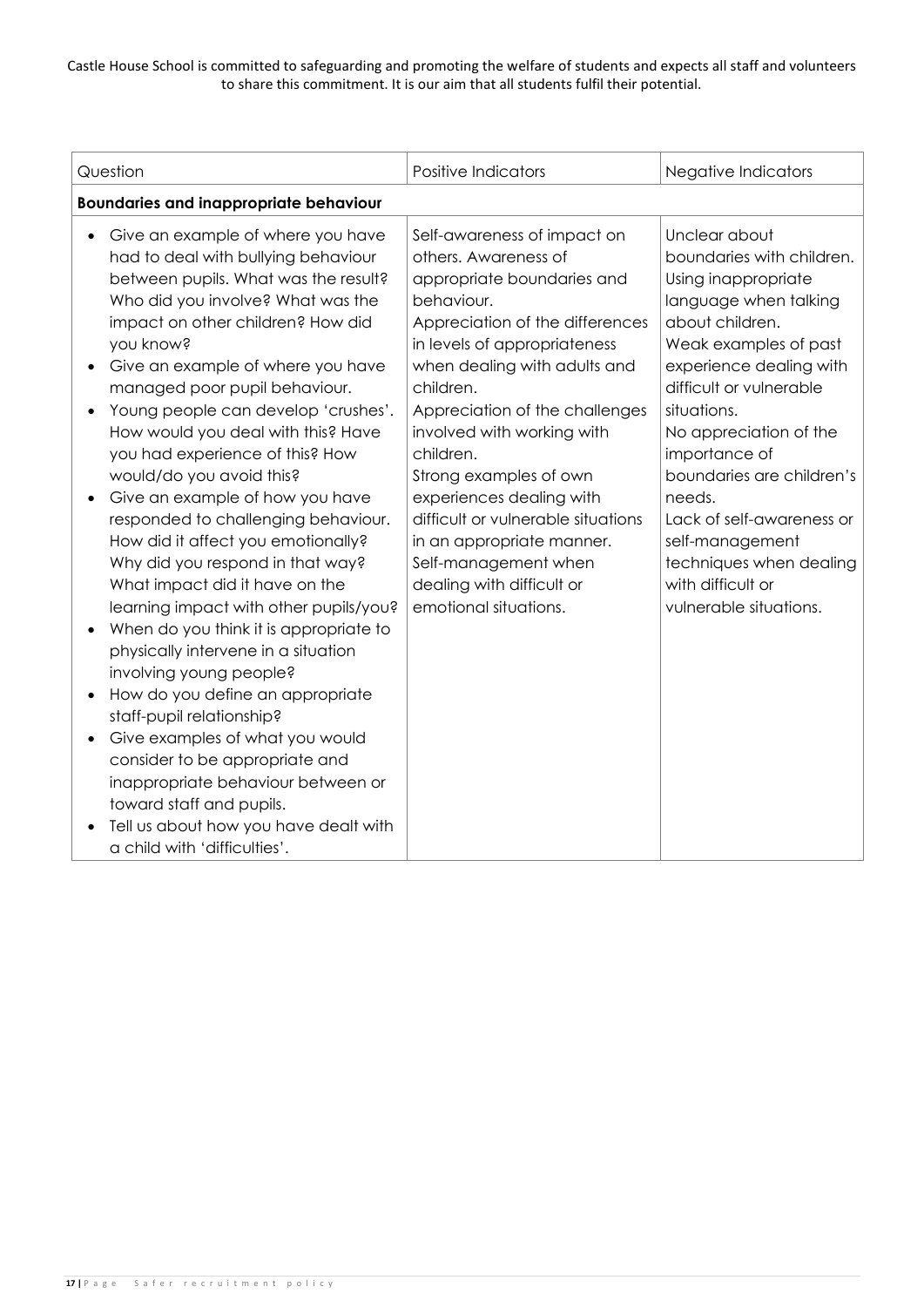### **Appendix 2: List of valid identity documents**

#### **Group 1: primary identity documents**

- current valid passport
- biometric residence permit (UK)
- current driving licence (photocard with paper counterpart; full or provisional; UK / Isle of Man / Channel Islands and EU)
- birth certificate (UK & Channel Islands; issued at the time of birth (within 42 days of date of birth); full or short form acceptable including those issued by UK authorities overseas, such as Embassies, High Commissions and HM Forces)
- adoption certificate (UK and Channel Islands)

#### **Group 2a: trusted government documents**

- current driving licence (paper version; UK / Isle of Man / Channel Islands and EU; full or provisional)
- current driving licence (photocard; all countries; full or provisional)
- current non-UK driving licence (valid for up to 12 months from the date the applicant entered the UK)
- birth certificate (UK and Channel Islands; issued at any time after the date of birth by the General Registrar Office / relevant authority i.e. Registrars)
- marriage / civil partnership certificate (UK and Channel Islands)
- HM Forces ID card (UK)
- fire arms licence (UK, Channel Islands and Isle of Man)

#### **Group 2b: Financial and social history documents**

- mortgage statement (UK or EEA) \*\*
- bank / building society statement (UK and Channel Islands or EEA) \*
- bank / building society account opening confirmation letter (UK)\*
- credit card statement (UK or EEA) \*
- financial statement e.g. pension, endowment, ISA (UK)\*\*
- P45 / P60 statement \*\*(UK and Channel Islands)
- council tax statement (UK and Channel Islands) \*\*
- work permit / visa (UK; valid up to expiry date)
- letter of sponsorship from future employment provider (non-UK / non-EEA only; valid only for applicants residing outside the UK at the time of application; must be valid at time of application)
- utility bill (UK; not mobile telephone bill) \*
- benefit statement e.g. child benefit, pension (UK)\*
- a document from central or local government/ government agency / local authority giving an entitlement - e.g. from the Department for Work and Pensions, the Employment Service, HM Revenue & Customs, Job Centre, Job Centre Plus, Social Security (UK and Channel Islands) \*
- EU national ID card (must be valid at time of application)
- cards carrying the PASS accreditation logo (UK and Channel Islands; must be valid at time of applications)
- letter from Principal (for 16-19 year olds in full time education. This is only used in exceptional circumstances if other documents cannot be provided; must be valid at time of application).

**Note: If a document in the list of valid identity documents is:**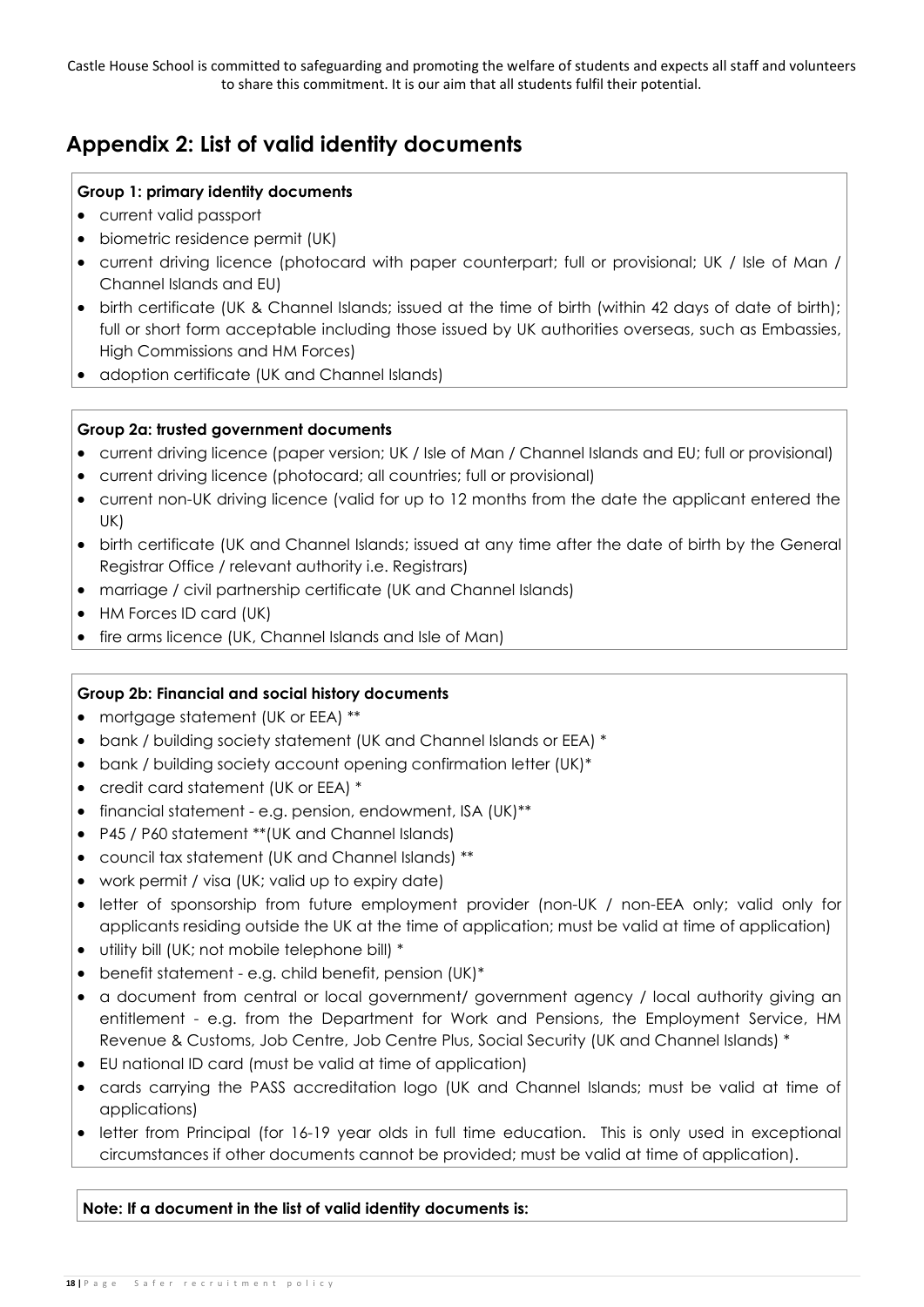denoted with \* - it should be less than three months old denoted with \*\* - it should be less than 12 months old

#### **Appendix 3: Guidance for Pre-appointment checks**

| No           | Check                                     | <b>Detail</b>                                                                                                                                                                                                                                                                                                                                                                                                                                                                                                                                                                                                                                                                                                                                                                                                                                                                                                                                                                                                                                                                                                                                                                                                                                                                                                                                                                                                                                                                                                                                                                                                                                                                                            |
|--------------|-------------------------------------------|----------------------------------------------------------------------------------------------------------------------------------------------------------------------------------------------------------------------------------------------------------------------------------------------------------------------------------------------------------------------------------------------------------------------------------------------------------------------------------------------------------------------------------------------------------------------------------------------------------------------------------------------------------------------------------------------------------------------------------------------------------------------------------------------------------------------------------------------------------------------------------------------------------------------------------------------------------------------------------------------------------------------------------------------------------------------------------------------------------------------------------------------------------------------------------------------------------------------------------------------------------------------------------------------------------------------------------------------------------------------------------------------------------------------------------------------------------------------------------------------------------------------------------------------------------------------------------------------------------------------------------------------------------------------------------------------------------|
| 1            | Two<br>References                         | Two references should be taken up, ideally before interview, including a request for any<br>reason why the applicant should not be employed for work with children. In exceptional<br>circumstances if a reference is taken over the telephone, detailed notes should be taken,<br>and the note dated and signed. The notes taken must include details of responses in relation<br>to all the questions on the School's reference request form, particularly to include whether<br>there is any reason why the individual may not be suitable to work with children. References<br>should be checked on receipt to ensure that all specific questions have been answered<br>satisfactorily, with appropriate follow-up where required. References not received in good<br>time before appointment should be chased by telephone and alternative referees<br>approached if needed. References should be received prior to the individual starting.<br>Where possible one reference must be from the individual's last employer. Referees must not<br>be related to the individual.<br>References must always be requested directly from the referee. Open references e.g. 'To<br>whom it may concern' must not be relied upon.<br>If a candidate for a teaching post is not currently employed as a teacher, it is also advisable<br>to check with the school, college or local authority at which they were most recently<br>employed, to confirm details of their employment and their reasons for leaving.<br>Extra references should be requested for applicants from countries which do not provide a<br>criminal record check.                                                                      |
| $\mathbf{2}$ | Identity<br>Checks                        | These are made against an official document such as a passport, a driving licence or birth<br>certificate. Photographic identity must be included, together with evidence of date of birth<br>and address e.g. utility bill, bank statement or similar. This check must be completed prior to<br>the individual starting. A copy of the ID must be taken, signed and dated by the member of<br>staff who sees the original document to verify that this is a true copy of the original. This is<br>retained in the Staff Files.                                                                                                                                                                                                                                                                                                                                                                                                                                                                                                                                                                                                                                                                                                                                                                                                                                                                                                                                                                                                                                                                                                                                                                          |
| 3            | Children's<br><b>Barred List</b><br>Check | Previously known as List 99, this is a list (held by the Disclosure and Barring Service) of the<br>names of individuals who are barred from working with children. This check has to be<br>completed by a member of staff in the Personnel Department prior to the individual starting.<br>It is an offence for anyone to work in a School without clearance against the Children's<br>Barred List. In order to do the check, identity must be provided to the Personnel Department<br>that supports the individual's name, DOB and all previous surnames where applicable.                                                                                                                                                                                                                                                                                                                                                                                                                                                                                                                                                                                                                                                                                                                                                                                                                                                                                                                                                                                                                                                                                                                              |
| 4            | Enhanced<br>Criminal<br>Records<br>Check  | If the individual has subscribed to the DBS UPDATE service, they will need to provide the<br>school with their most recent original criminal records disclosure and give consent for the<br>school to make the online check in respect of whether any changes have occurred since<br>the date of the disclosure provided.<br>For those who have not subscribed to the DBS UPDATE service the individual must have<br>completed a Disclosure application form prior to starting and this must have been submitted<br>to DBS prior to the individual starting. Ideally, clearance should be received prior to the<br>individual starting.<br>A short period of work is allowed under controlled conditions, "at the Head's discretion":<br>- without confirming the appointment;<br>- after a satisfactory check of the barred list if the person will be working in regulated activity<br>and all other relevant checks having been completed satisfactorily;<br>- provided that the DBS application has been made in advance;<br>- with appropriate safeguards taken (for example, loose supervision); - safeguards reviewed<br>at least every two weeks;<br>- the person in question is informed what these safeguards are; it is recommended, but not a<br>requirement that a note is added to the single central register and evidence kept of the<br>measures put in place.<br>If this is not possible, their start will need to be delayed.<br>In the case of staff who work in EYFS settings if the enhanced disclosure is not received prior<br>to the start date the individual must not be left unsupervised with child/children, they must<br>not take a child to the toilet or change nappies |
| 5            | Overseas                                  | Staff who have lived overseas for three months or more in the last five years are required to                                                                                                                                                                                                                                                                                                                                                                                                                                                                                                                                                                                                                                                                                                                                                                                                                                                                                                                                                                                                                                                                                                                                                                                                                                                                                                                                                                                                                                                                                                                                                                                                            |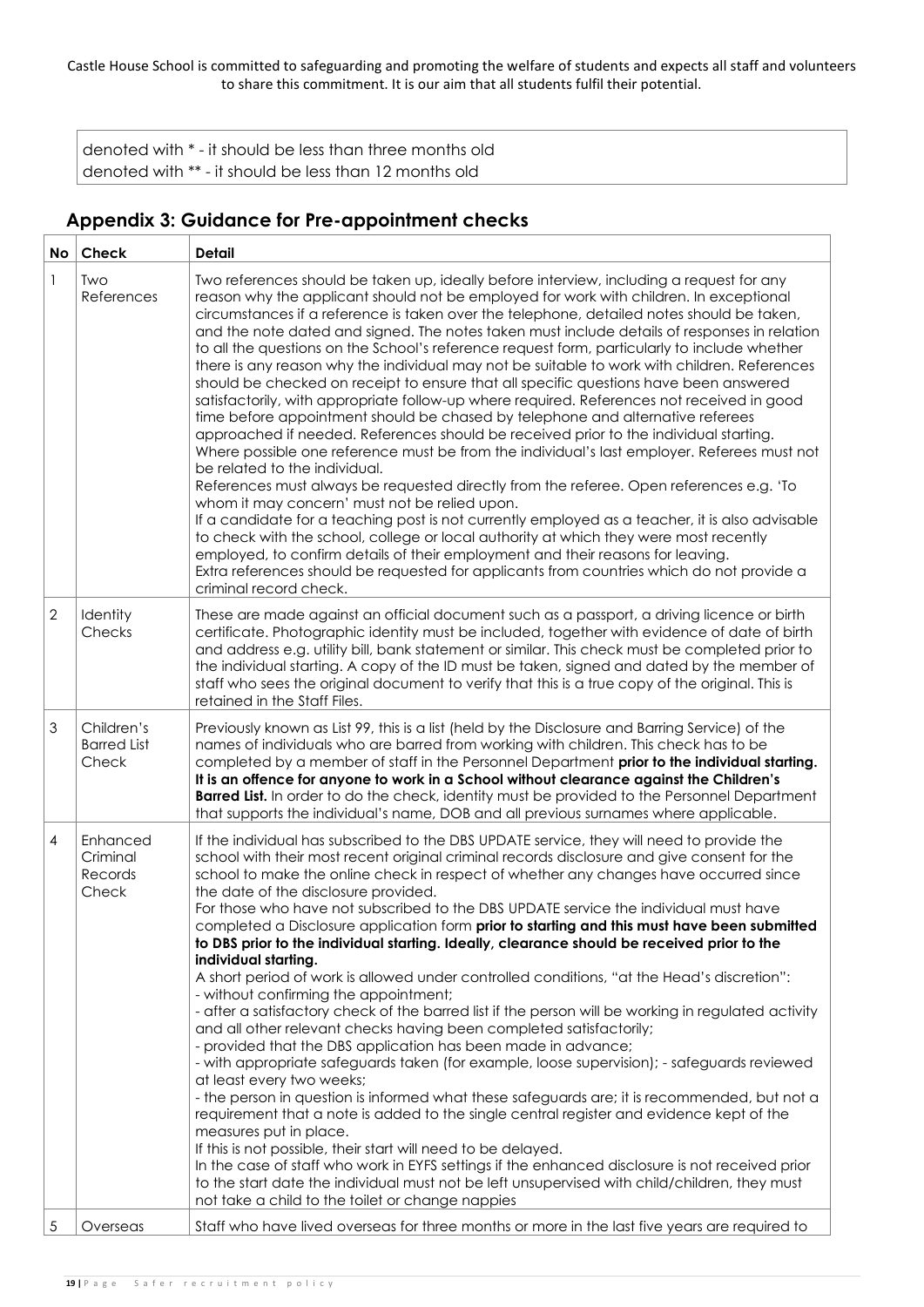|    | checks, where<br>appropriate                                                                                 | have an enhanced criminal records check in the same way as above but if this is not<br>considered sufficient (because it would not cover offences committed abroad, but only<br>those on the Police National Computer), the school should obtain whatever evidence of<br>checking is available from the person's country of origin (or any other countries in which he<br>or she has lived) and do this before the appointment is made. A UK national returning after<br>working in a foreign country should be asked to obtain a certificate of good conduct or<br>equivalent from the country in question. Extra references should be requested for applicants<br>from countries which do not provide a criminal record check. Essentially where a member of<br>staff has worked in a school in the UK since returning from overseas, the standard checks can<br>be made for subsequent appointments.                        |
|----|--------------------------------------------------------------------------------------------------------------|--------------------------------------------------------------------------------------------------------------------------------------------------------------------------------------------------------------------------------------------------------------------------------------------------------------------------------------------------------------------------------------------------------------------------------------------------------------------------------------------------------------------------------------------------------------------------------------------------------------------------------------------------------------------------------------------------------------------------------------------------------------------------------------------------------------------------------------------------------------------------------------------------------------------------------|
| 6  | Right to Work<br>in the UK                                                                                   | Evidence of this must be provided prior to the individual starting. The easiest form of<br>evidence is an eligible passport. A list of other valid evidence, as determined by the UK<br>Border Agency, is available from the Personnel Department. A copy of the evidence<br>provided should be taken, signed and dated by the member of staff who sees the original<br>document to verify that this is a true copy of the original. This is retained by the Personnel<br>Department.                                                                                                                                                                                                                                                                                                                                                                                                                                          |
| 7  | Previous<br>Employment<br>History                                                                            | This check is no longer specified in the ISI regulations but is required as part of having regard<br>to KCSIE. NB Having regard permits some flexibility where there is good reason which should<br>be used rarely and only for the benefit of the pupils, not the school.<br>Information about previous employment should be provided in the form of an application<br>form or, in exceptional circumstances, a CV. Checks of previous employment history should<br>ascertain satisfactory reasons for any gaps in employment. The information provided by the<br>candidate should be checked against references subsequently received, and discrepancies<br>raised with the candidate.                                                                                                                                                                                                                                       |
| 8  | Qualifications                                                                                               | Original certificates for qualifications that are a requirement for the post should be seen prior<br>to the individual starting. A copy of the certificates should be taken, signed and dated by<br>the member of staff who sees the original document to verify that this is a true copy of the<br>original. Copies are retained by the Personnel Department.                                                                                                                                                                                                                                                                                                                                                                                                                                                                                                                                                                 |
| 9  | <b>Medical Fitness</b>                                                                                       | The School must satisfy itself of the medical fitness of staff to carry out the duties of the post<br>for which they have applied. This will be provided by completion of the School's medical<br>declaration and the subsequent clearance by the Head. If medical conditions are declared<br>by the applicant these will be discussed with the Head and clearance sought from him/her.<br>Clearance should be received prior to the individual starting.                                                                                                                                                                                                                                                                                                                                                                                                                                                                      |
| 10 | Prohibition<br>Orders                                                                                        | Prohibition orders and interim prohibition orders prevent a person from carrying out<br>teaching/coaching/assessing and reporting on progress as a part of their work in schools. In<br>the case of the Foundation those who carry out work under the supervision of a qualified<br>teacher are unlikely to require a check. Prohibition orders and interim prohibition orders are<br>made by the Secretary of State following consideration by a professional conduct panel. This<br>check, and, from 18.1.16 a check to identify teacher restrictions imposed by all EEA<br>authorities has to be completed by the Personnel Department prior to the individual starting.<br>The check is done using the free Teacher Services' system and can be done using the<br>Teacher's Reference Number (TRN) or their surname. Identity must be provided to the<br>Personnel Department that supports the individual's name and DOB. |
| 11 | Disqualification<br>from<br>Childcare,<br>including by<br>Association-<br><b>Staff Suitability</b><br>Checks | Staff in schools, (including regular volunteers and students), who work in early years provision<br>and those who provide out of school care for children who have not attained the age of 8,<br>will need to complete a form in which they answer questions and sign a declaration to<br>demonstrate that they are safe to work with children. They must complete the declaration,<br>on behalf of themselves, and any other person(s) who lives in the same household as they<br>do. This must be completed and received by the Personnel Department prior to the<br>individual starting                                                                                                                                                                                                                                                                                                                                     |
| 12 | Prohibition<br>from<br>management<br>Οf<br>independent<br>schools<br>directions                              | The Secretary of State has powers to bar people from taking part in the management of an<br>independent school. The power, prior to September 2014 was under section 142 of the<br>Education Act 2002, and related only to misconduct. Since September 2014 the powers<br>have been strengthened under section 128 of the Education and Skills Act 2008. This check<br>applies to those appointed to positions from 12.08.15 and applies not only to proprietors and<br>Governors but to all posts of a leadership nature in an independent school including<br>Headteachers, all staff on the senior leadership team (including nonteaching staff) and<br>teaching positions with departmental headship. This check has to be completed by<br>Personnel through the Disclosure and Barring Service AND/OR the NCTL (depending on the<br>nature of the post) prior to the individual starting.                                 |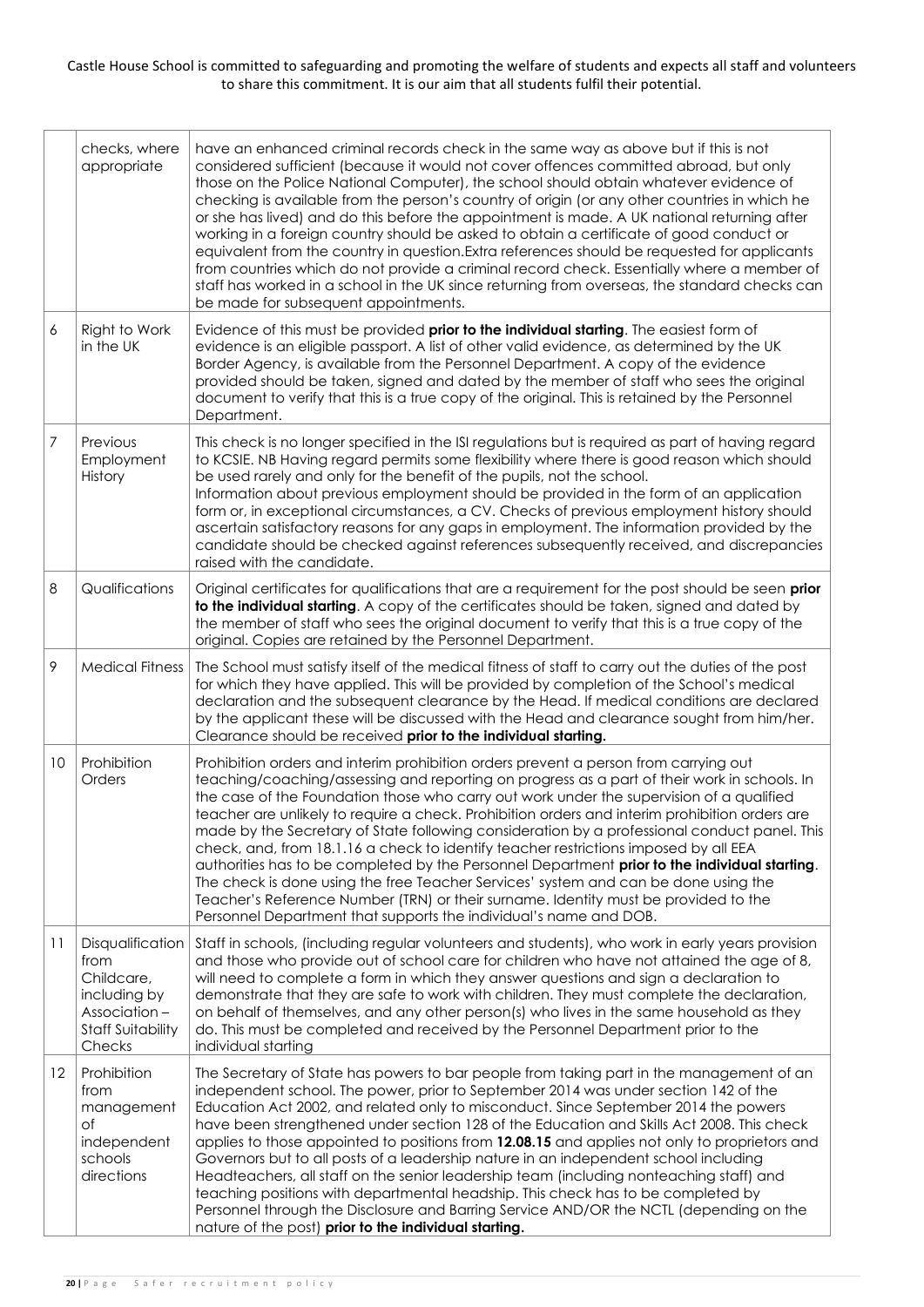#### **Appendix 4: Information about 'regulated activities'**

#### **Definitions**

The September 2017 ISI regulations state, on pages 49 - 52 that "currently there is more than one definition of "regulated activity" which is relevant to schools. The following are those most relevant and in the order of most relevance to schools.

#### **1 - ALL REGULAR WORK FOR SCHOOLS WITH OPPORTUNITY FOR CONTACT WITH CHILDREN IS REGULATED ACTIVITY** except

- Work (not entailing personal care, e.g. toileting, dressing within definition 2) by supervised volunteers
- Work (not entailing care or teaching, within definitions 2 or 3) by occasional/temporary contractors
- Work by pupils for other pupils (excepting for those in early years) (known as "the peer exemption").

#### **2 – Relevant personal care, or health care is regulated activity.**

• Personal care includes helping a child, for reasons of age, illness or disability, with eating or drinking, or in connection with toileting, washing, bathing and dressing e.g. in Nursery;

• Health care means care for children provided by or under the direction or supervision of, a regulated health care professional. Note that care within this definition is always regulated; considerations of regularity and supervision do not apply.

#### **3 - Regular, unsupervised teaching, training, instructing, caring for or supervising children is regulated activity, and so is regularly**

• Providing advice or guidance for children on well-being, or

• Driving a vehicle only for children 6 Reviewed September 2017

#### **Deciding whether a person is engaging in regulated activity Key questions:**

• Is the activity they will do "work"? (A person, for example, visiting the head or their own child would not be working.)

- Is the work regular? (See definition of "regular" below)
- Does it give rise to opportunity for contact with children? (This applies whether or not that contact is required by the work and whether or not it actually takes place. The issue is whether there is "opportunity".)

• Is the work for the purposes of the school? (This would not include, for example, those working for bodies hiring premises for other purposes out of school hours.)

#### **If the answer to all these questions is "yes", the person is working in regulated activity unless an exception as below applies**:

- Is the person a volunteer?
	- If so, does their work involve personal care of pupils? (See definition of personal care, above.)

- **If so, the volunteer is engaged in regular activity because personal care work is always regulated activity**.

• If not, are they supervised? (See supervision guidance below.)

- **If so, the volunteer is not engaged in regulated activity as a supervised volunteer, not doing personal care work, is not in regulated activity.** 
	- Is the person a contractor?
- If so, are they administering personal care or heath care, as defined? [These are always regulated activity.]
- If not, are they teaching pupils? [Regular teaching is always regulated activity.]
- If not teaching work, is the contract for occasional or temporary non-teaching work (such as, a quick plumbing task – a few hours or a day)? (There is no definition of "occasional or temporary" but see the definition of "regular".)

#### **If so, the contractor is not in regulated activity as non-teaching work by occasional or temporary contractors is not regulated activity.**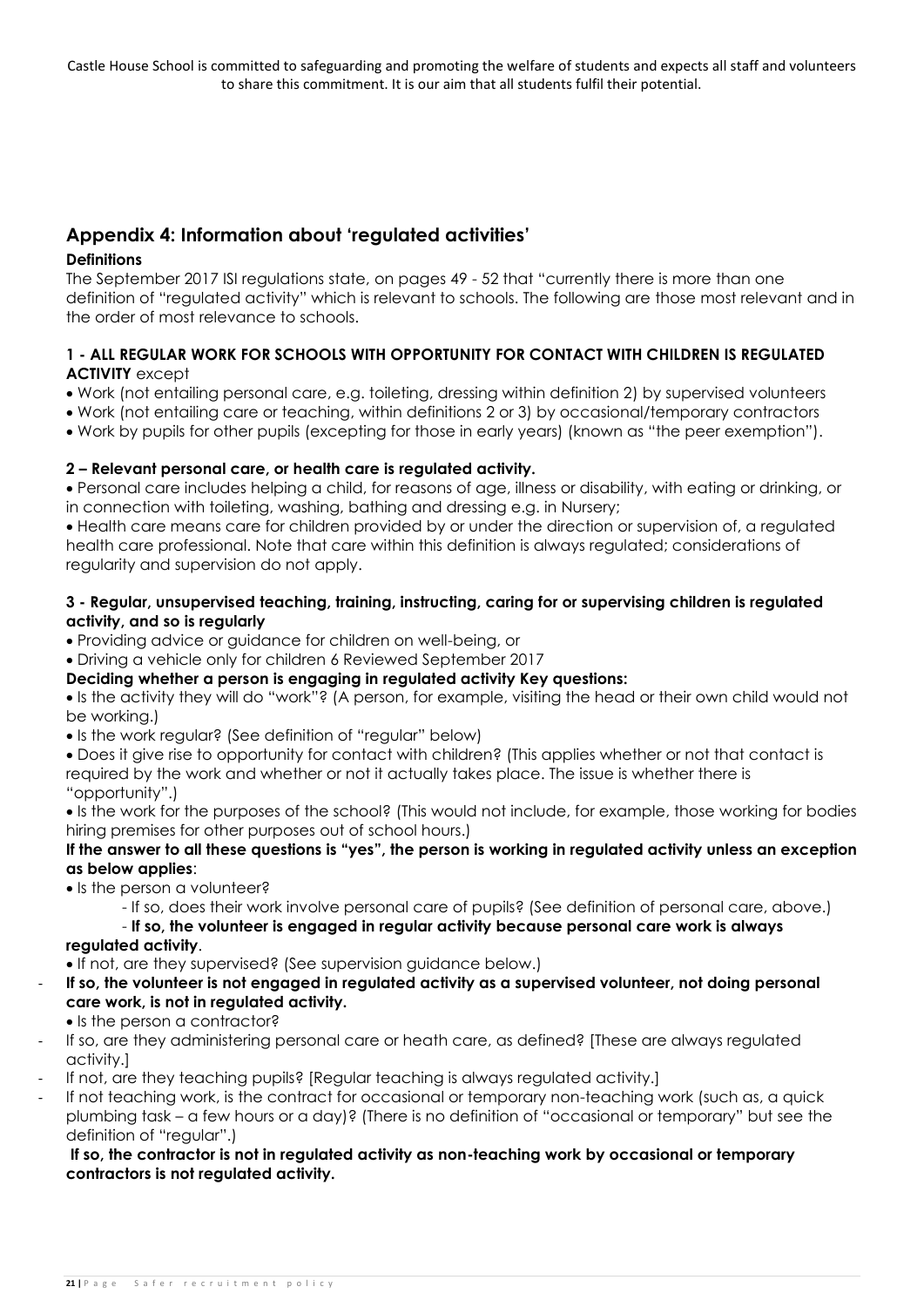**Appendix 5: Vetting Checks on Volunteers**